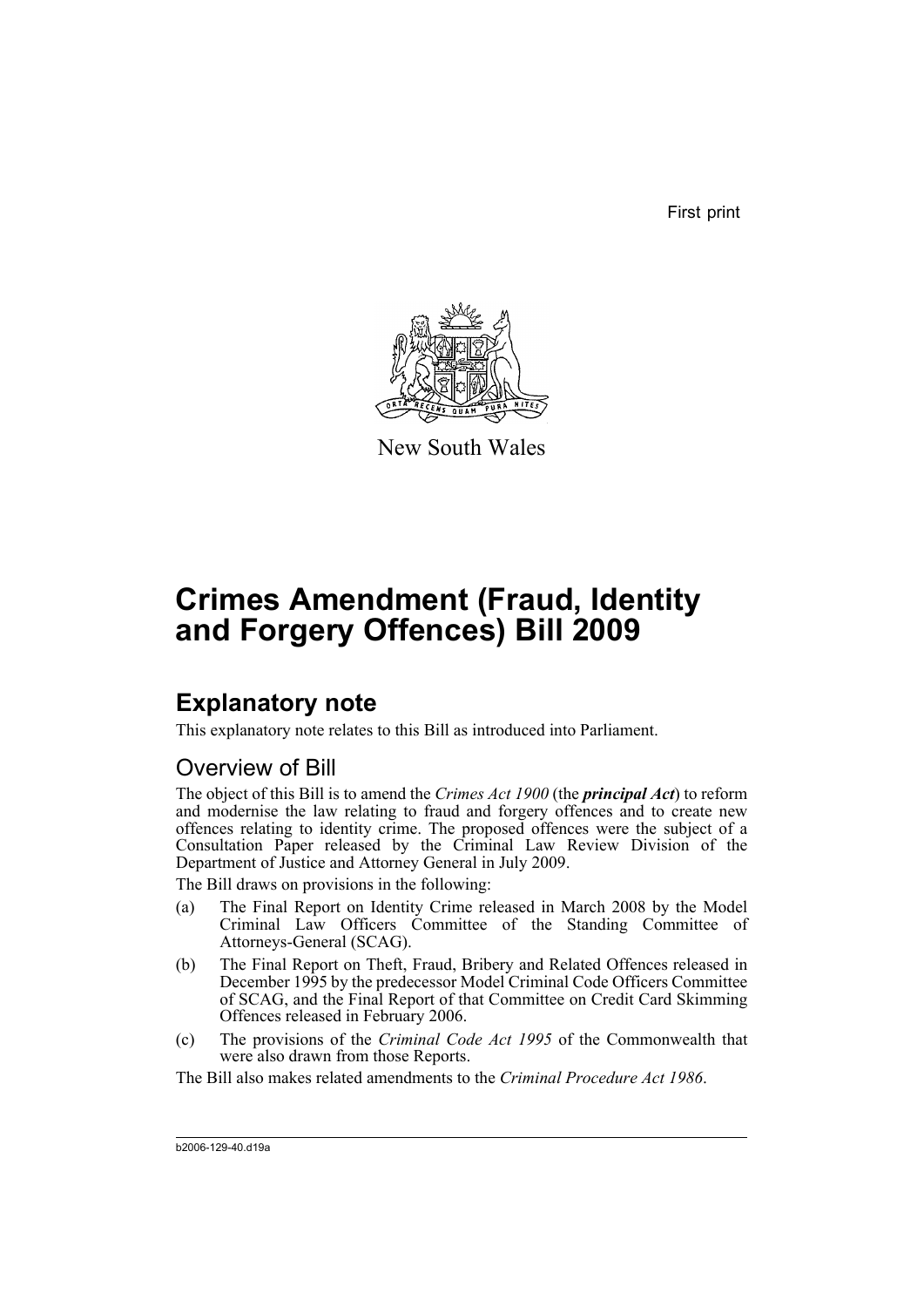Explanatory note

## Outline of provisions

**Clause 1** sets out the name (also called the short title) of the proposed Act.

**Clause 2** provides for the commencement of the proposed Act on a day or days to be appointed by proclamation.

### **Schedule 1 Principal amendments to Crimes Act 1900 No 40**

#### **Definition of "dishonest"**

**Schedule 1 [1]** inserts, for the purposes of the fraud, forgery and related offences, a definition of *dishonest* into the principal Act so that the mental element of dishonesty in those offences means dishonest according to the standards of ordinary people and known by the defendant to be dishonest according to the standards of ordinary people. In a prosecution for an offence, dishonesty is a matter for the trier of fact (that is, the jury or the Judge/Magistrate if the offence is tried summarily). This definition was recommended by the Model Criminal Code Officers Committee and adopted in the *Criminal Code Act 1995* of the Commonwealth. It follows the decisions of the House of Lords in *Feely* and *Ghosh* and is supported in the High Court case of *Peters v Queen*.

#### **Fraud and related offences**

**Schedule 1 [3]** inserts Part 4AA into the principal Act (and replaces existing provisions of the principal Act omitted by Schedule 2). Proposed sections 192B–192D provide definitions for the purposes of the offences and proposed sections 192E-192H contain the offences.

Proposed section 192E contains the offence of fraud. It will be an offence for a person, by any deception, to dishonestly obtain property belonging to another or obtain any financial advantage or cause any financial disadvantage (maximum penalty: 10 years imprisonment).

Proposed sections 192F–192H contain the following related fraud offences:

- (a) it will be an offence to dishonestly destroy or conceal any accounting record with the intention of obtaining property belonging to another or obtaining a financial advantage or causing a financial disadvantage (maximum penalty: 5 years imprisonment),
- (b) it will be an offence to dishonestly make or publish, or concur in making or publishing, any statement that is false or misleading in a material particular with the intention of obtaining property belonging to another or obtaining a financial advantage or causing a financial disadvantage (maximum penalty: 5 years imprisonment),
- (c) it will be an offence for an officer of an organisation, with the intention of deceiving members or creditors of the organisation about its affairs, to dishonestly make or publish, or to concur in making or publishing, a statement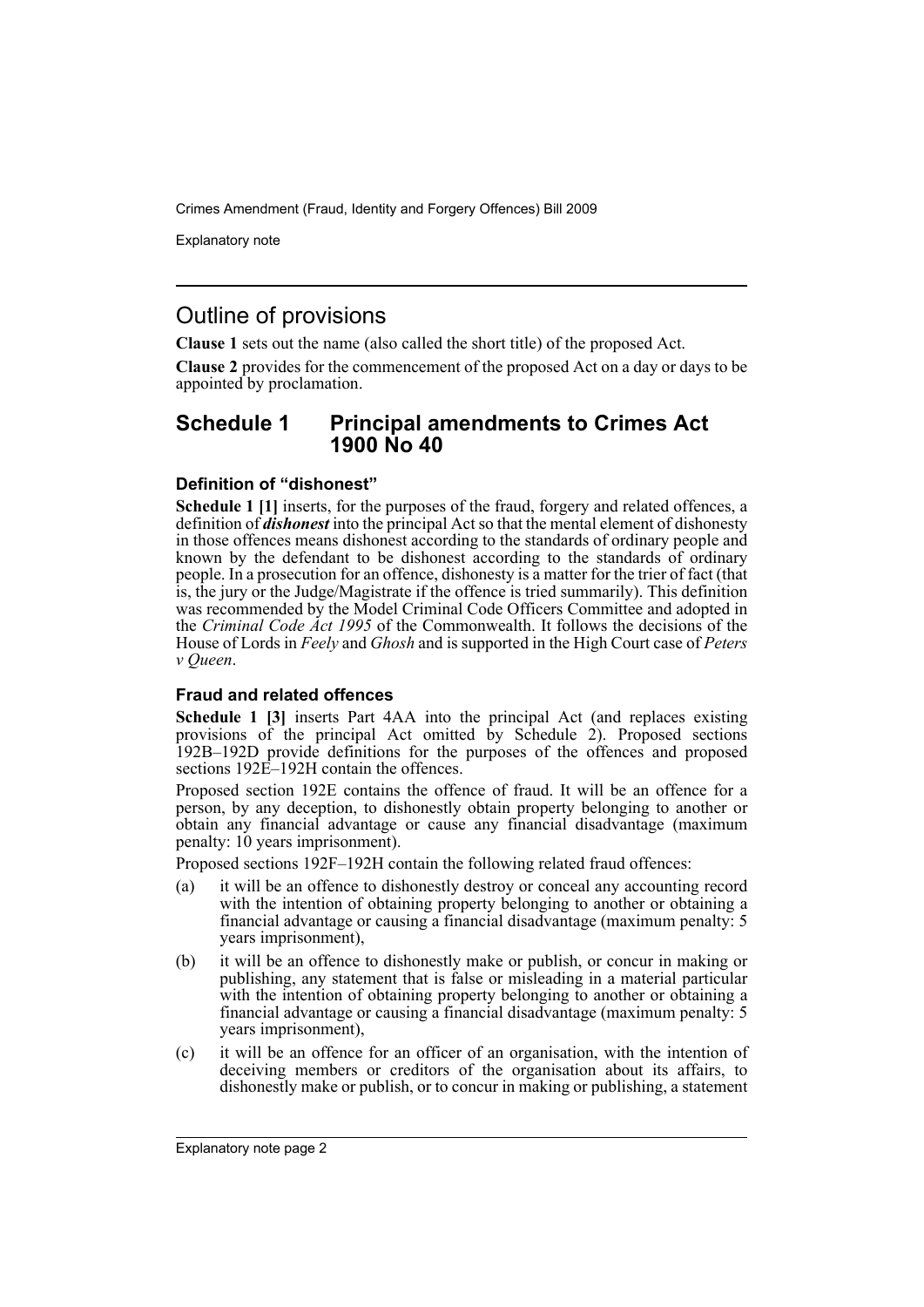Explanatory note

that to his or her knowledge is or may be false or misleading in a material particular (maximum penalty: 7 years imprisonment).

Proposed section 192B refines the definition of *deception* in connection with the offence of fraud so that it means any deception, by words or other conduct, as to fact or as to law, including:

- (a) a deception as to the intentions of the person using the deception or any other person, or
- (b) conduct by a person that causes a computer, a machine or any electronic device to make a response that the person is not authorised to cause it to make.

The deception must be intentional or reckless for a person to commit an offence by a deception.

Proposed section 192C provides that a person *obtains property* if:

- (a) the person obtains ownership, possession or control of the property for himself or herself or for another person, or
- (b) the person enables ownership, possession or control of the property to be retained by himself or herself or by another person, or
- (c) the person induces a third person to do something that results in the person or another person obtaining or retaining ownership, possession or control of the property.

A person must intend to permanently deprive the other person of the property and borrowing property may amount to obtaining property if the person's intention is to treat the thing as his or her own to dispose of regardless of the other person's rights.

Proposed section 192D provides that to *obtain* a financial advantage includes:

- (a) to obtain a financial advantage for oneself or for another person, and
- (b) to induce a third person to do something that results in oneself or another person obtaining a financial advantage, and
- (c) to keep a financial advantage that one has,

whether the financial advantage is permanent or temporary.

The proposed section also provides that to *cause* a financial disadvantage means:

- (a) to cause a financial disadvantage to another person, or
- (b) to induce a third person to do something that results in another person suffering a financial disadvantage,

whether the financial disadvantage is permanent or temporary.

**Schedule 1 [2]** re-enacts a current provision of the principal Act that provides that the necessary geographical nexus exists between NSW and an offence of larceny or fraud (or a related fraud offence) to enable a prosecution in NSW if the offence is committed by a public official and involves public money of the State or property held by the public official for or on behalf of the State of NSW (even if the offence is committed outside NSW).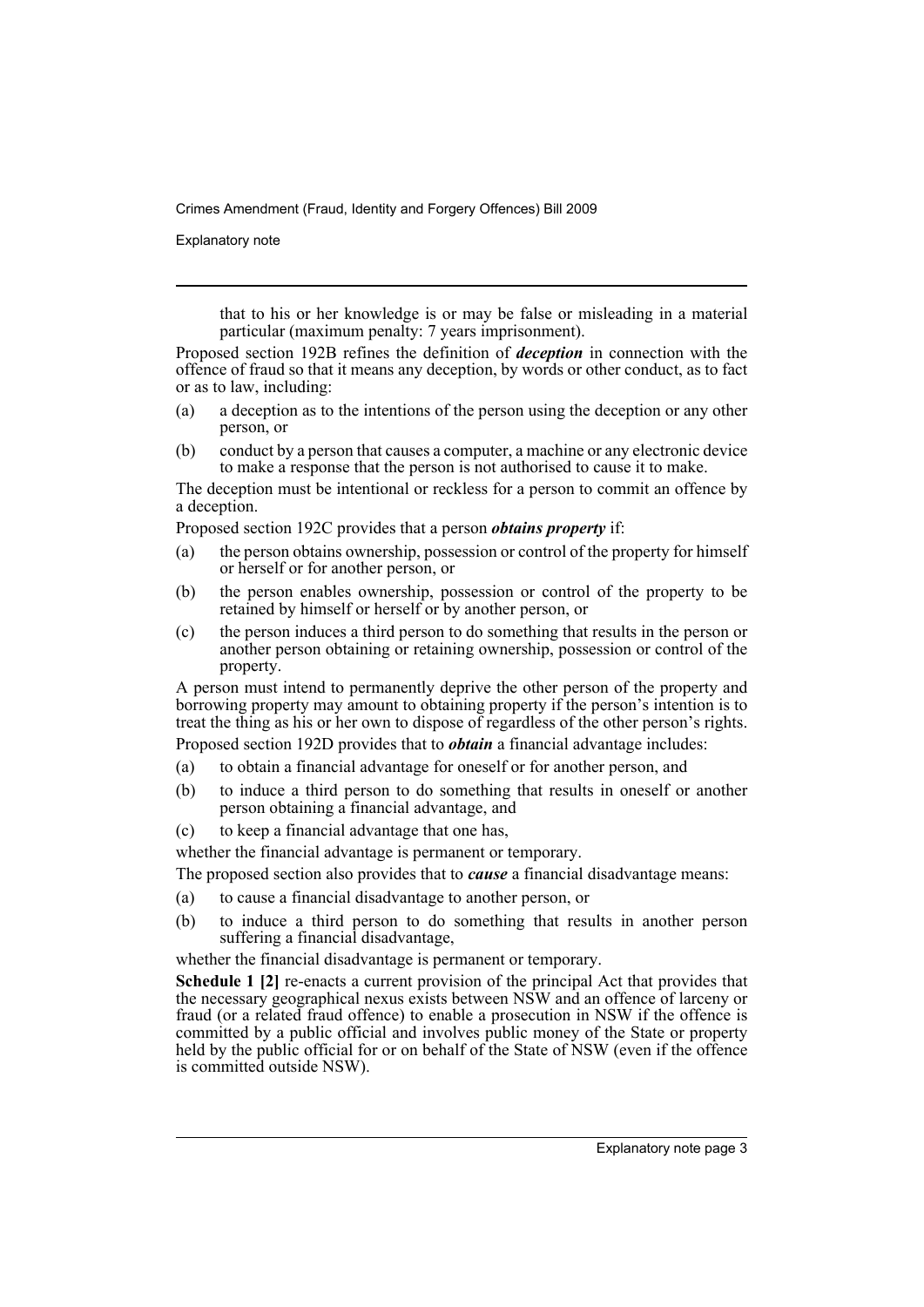Explanatory note

#### **Identity offences**

**Schedule 1 [3]** inserts Part 4AB into the principal Act and creates new offences relating to identity crime. Proposed section 192I contains definitions used in the Part. *Identification information* means information relating to a person (whether living or dead, real or fictitious, or an individual or a body corporate) that is capable of being used to identify or purportedly identify the person.

The proposed Part contains the following offences:

- (a) it will be an offence for a person to deal in (including make, supply or use) identification information with the intention of committing, or facilitating the commission of, an indictable offence (maximum penalty: 10 years imprisonment),
- (b) it will be an offence for a person to possess identification information with the intention of committing, or facilitating the commission of, an indictable offence (maximum penalty: 7 years imprisonment),
- (c) it will be an offence for a person to possess any equipment, material or other thing that is capable of being used to make a document or other thing containing identification information if the person intends that the document or thing will be used to commit, or facilitate the commission of, an indictable offence (maximum penalty: 3 years imprisonment).

The Part will apply to a person who intends to commit an indictable offence even if committing the offence concerned is impossible or it is to be committed at a later time.

#### **Forgery offences**

**Schedule 1 [4]** repeals Divisions 1 and 2 of Part 5 of the principal Act and replaces outdated provisions with a modernised and simplified set of provisions relating to forgery offences. Proposed section 250 sets out when a document is considered to be a false document. Proposed section 251 makes it clear that a reference to inducing a person to accept a false document as genuine includes a reference to causing a machine to respond to a document as if it were a genuine document. The proposed section also provides that if it is necessary to prove an intent to induce some person to accept a false document as genuine, it is not necessary to prove the accused intended so to induce a particular person. Proposed section 252 provides that certain concepts used in relation to fraud offences (that is, "obtaining property belonging to another" and "obtaining financial advantage or causing financial disadvantage") apply in relation to forgery in proposed Part 5.

Proposed sections 253–256 contain the following offences:

(a) it will be an offence for a person to make a false document with the intention of using it to induce some person to accept it as genuine, and because of its being accepted as genuine, to obtain another person's property, obtain any financial advantage or cause any financial disadvantage or influence the exercise of a public duty (maximum penalty: 10 years imprisonment),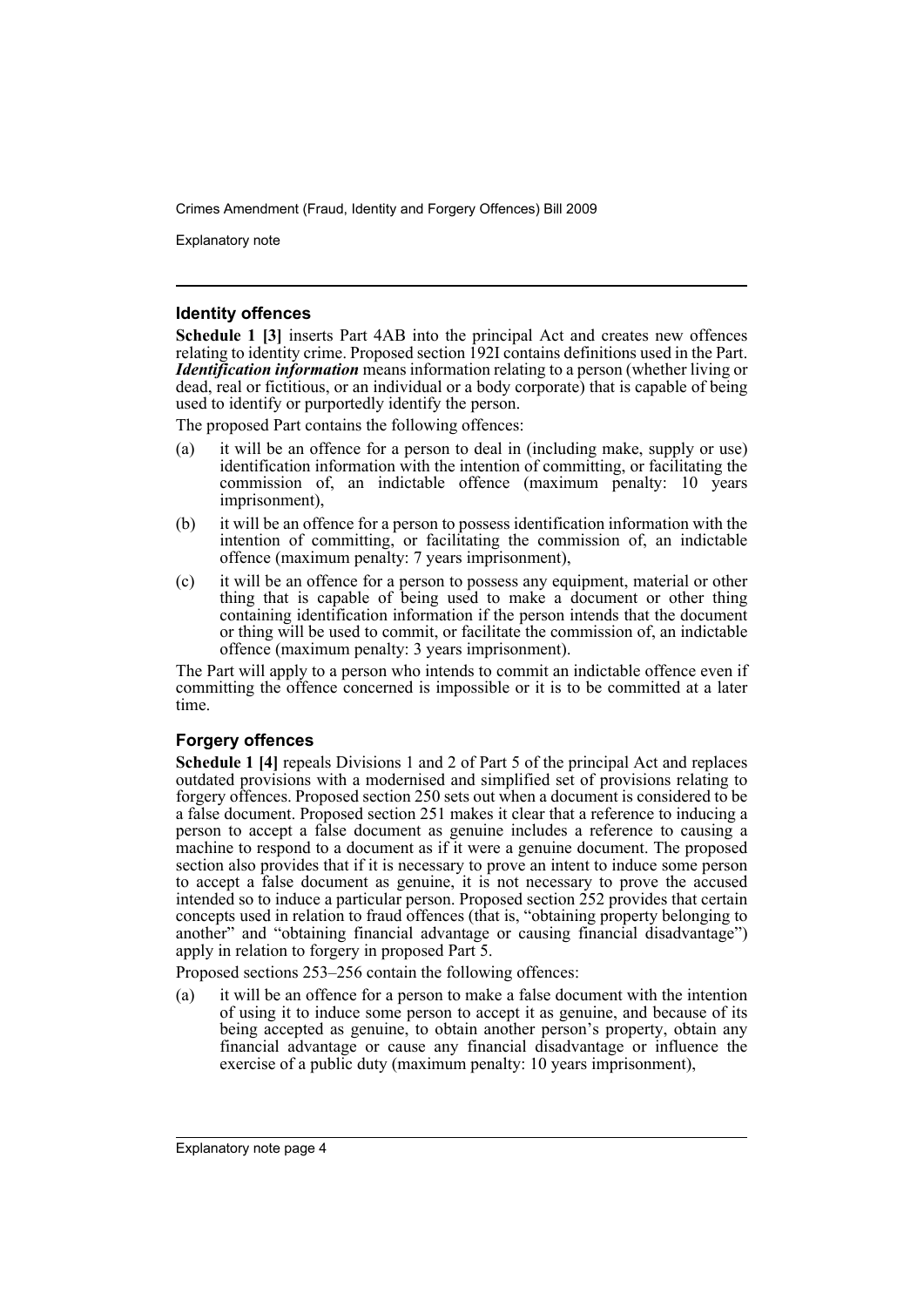Explanatory note

- (b) it will be an offence for a person to use a false document, knowing that it is false, with the intention of inducing some person to accept it as genuine, and because of its being accepted as genuine, to obtain another person's property, obtain any financial advantage or cause any financial disadvantage or influence the exercise of a public duty (maximum penalty: 10 years imprisonment),
- (c) it will be an offence for a person to have in his or her possession a false document, knowing that it is false, with the intention of using it to induce some person to accept it as genuine, and because of its being accepted as genuine, to obtain another person's property, obtain any financial advantage or cause any financial disadvantage or influence the exercise of a public duty (maximum penalty: 10 years imprisonment),
- (d) it will be an offence for a person to make, or have in his or her possession, any equipment, material or other thing designed or adapted for the making of a false document, knowing that it is so designed or adapted and with the intention of using it to commit the offence of forgery (maximum penalty: 10 years imprisonment),
- (e) it will be an offence for a person to make or possess, without reasonable excuse, any equipment, material or other thing designed or adapted for the making of a false document, knowing that it is so designed or adapted (maximum penalty: 3 years imprisonment),
- (f) it will be an offence for a person to possess any equipment, material or other thing that is capable of being used to make a false document, with the intention that the person or another person will use the equipment, material or other thing to commit the offence of forgery (maximum penalty: 3 years imprisonment).

#### **Proposed provisions and corresponding provisions in Model Code, Commonwealth Criminal Code and NSW Crimes Act**

The following Table sets out the provisions relating to dishonesty, fraud, identity crime and forgery in the proposed Act and the corresponding provisions of the Model Criminal Code (*Model Code*) and the *Criminal Code Act 1995* of the Commonwealth (*Cth Code*), and, where there is no Code equivalent, the existing provisions of the *Crimes Act 1900* of New South Wales (*NSW Crimes Act*):

| <b>Proposed provision</b> | <b>Corresponding provision</b>                    |
|---------------------------|---------------------------------------------------|
| <b>Dishonesty</b>         |                                                   |
| s4B                       | $s14.2$ Model Code; $s130.3$ and $130.4$ Cth Code |
| Fraud                     |                                                   |
| s192B                     | s17.1 Model Code; s133.1 Cth Code                 |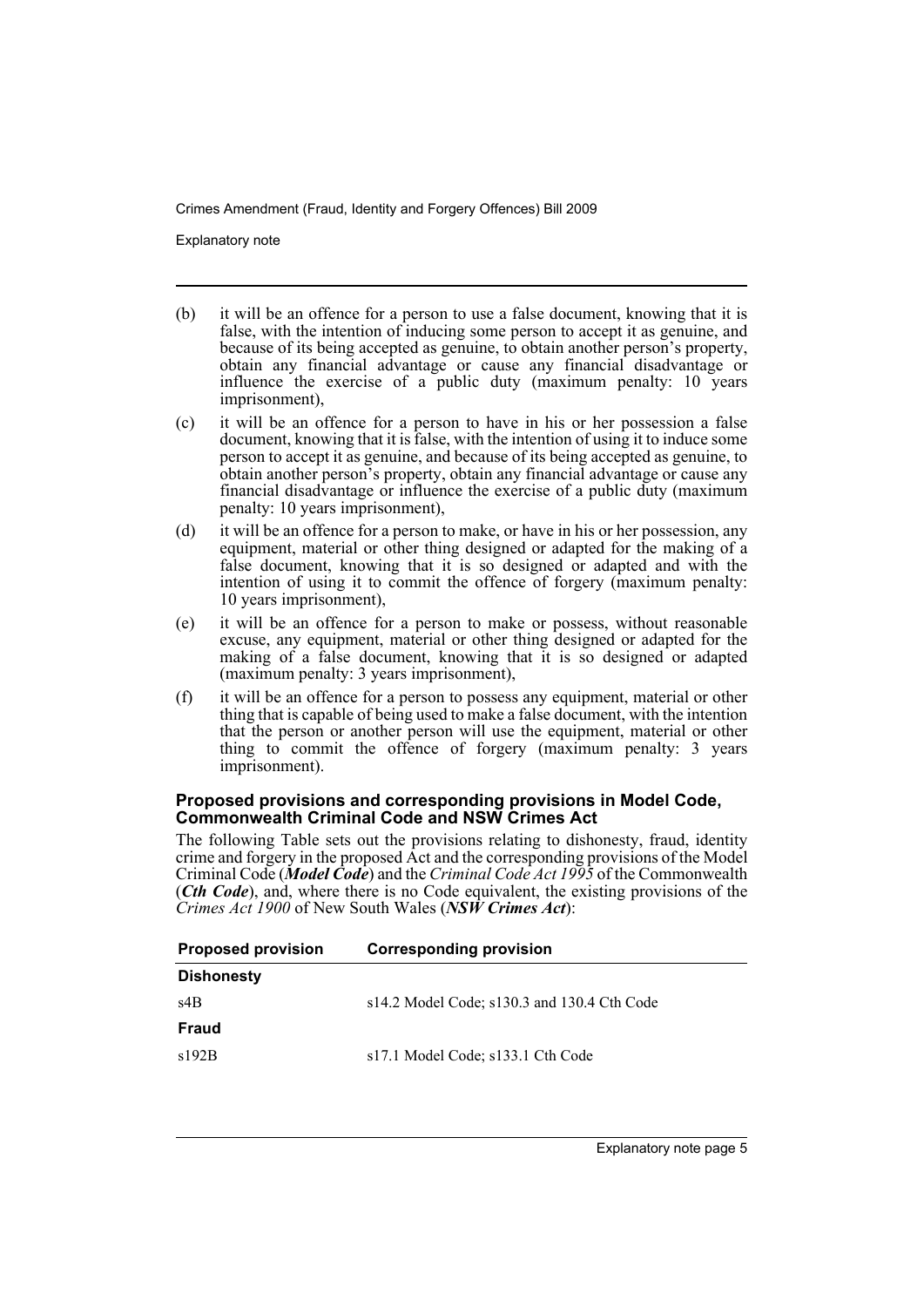Explanatory note

| <b>Proposed provision</b> | <b>Corresponding provision</b>                                     |
|---------------------------|--------------------------------------------------------------------|
| s192E                     | ss 17.2 and 17.3 Model Code; ss 134.1, 134.2 and<br>135.1 Cth Code |
| s192F                     | s158 NSW Crimes Act                                                |
| s192G                     | s178BB NSW Crimes Act                                              |
| s192H                     | s19.8 Model Code, s176 NSW Crimes Act                              |
| <b>Identity crime</b>     |                                                                    |
| s192I                     | s3.3.6 (1) Model Code                                              |
| s192J                     | s3.3.6 (2) Model Code                                              |
| s192K                     | s3.3.6 (3) Model Code                                              |
| s192L                     | s3.3.6 (4) Model Code                                              |
| <b>Forgery</b>            |                                                                    |
| s250                      | s19.2 Model Code, s143.2 Cth Code                                  |
| s251                      | s19.1 Model Code, s143.4 Cth Code                                  |
| s253                      | s19.3 Model Code, s144.1 Cth Code                                  |
| s254                      | s19.4 Model Code, s145.1 Cth Code                                  |
| s255                      | s19.5 Model Code, s145.2 Cth Code                                  |
| s256                      | s19.6 Model Code, s145.3 Cth Code                                  |

## **Schedule 2 Consequential and other amendments to Crimes Act 1900 No 40**

**Schedule 2** omits the following sections relating to certain existing fraud and forgery offences that are made redundant by the provisions of proposed Parts 4AA and 5:

- (a) section 158 (Destruction, falsification of accounts etc by clerk or servant),
- (b) Subdivision 7 of Division 1 of Part 4 (sections 164–178) (Frauds by factors and other agents),
- (c) section 178A (Fraudulent misappropriation of moneys collected or received),
- (d) section 178B (Valueless cheques),
- (e) section 178BA (Obtaining money etc by deception),
- (f) section 178BB (Obtaining money etc by false or misleading statements),
- (g) section 178C (Obtaining credit by fraud),
- (h) Subdivision 13 of Division 1 of Part 4 (sections 179–185) (False pretences),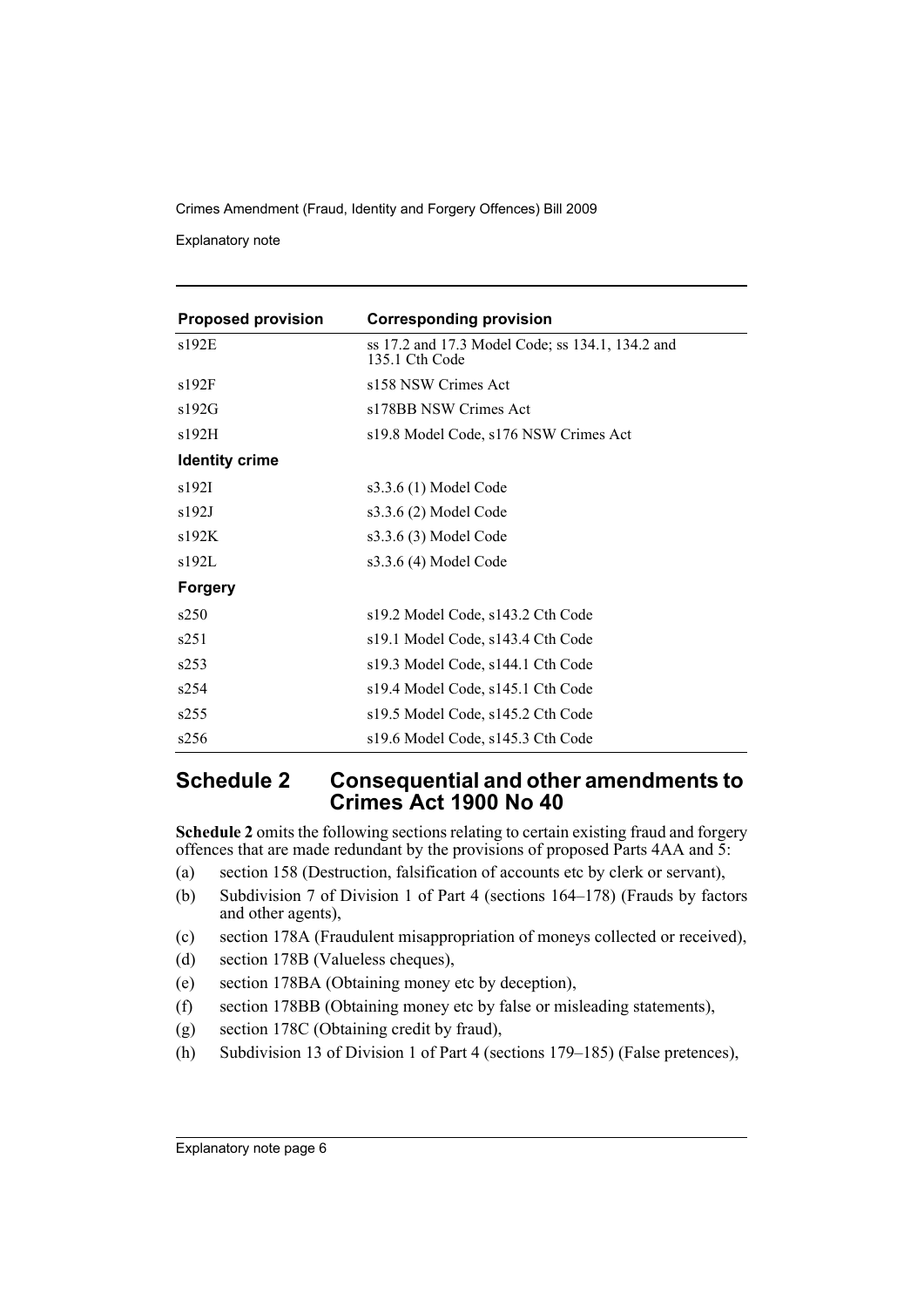Explanatory note

- (i) section 185A (Inducing persons to enter into certain arrangements by misleading etc statements etc),
- (j) section 186 (Taking reward for helping to recover stolen property),
- (k) section 527 (Fraudulently appropriating or retaining property),
- (l) section 527A (Obtaining money etc by wilfully false representation),
- (m) section 527B (Framing a false invoice),
- (n) section 528 (Advertising reward for return of stolen property),
- (o) section 545A (Bogus advertisements),
- (p) section 547A (False statement respecting births, deaths or marriages).

**Schedule 2** also contains consequential amendments that renumber provisions and replace headings in order to re-structure surrounding parts of the principal Act in a clearer and more logical manner.

### **Schedule 3 Amendment of Criminal Procedure Act 1986 No 209**

**Schedule 3 [1]** makes a consequential amendment.

**Schedule 3 [2]** enables a victim of an identity offence to obtain a certificate from the Local Court that such an offence has been committed to assist with problems the offence has caused in relation to the victim's personal or business affairs.

**Schedule 3 [3]–[6]** provide that fraud, identity and forgery offences (under Parts 4AA, 4AB and 5 of the *Crimes Act 1900* as inserted by Schedule 1 [3] and [4]) are triable summarily unless the prosecutor or the person charged elects otherwise, other than offences under section 192L (Possession of equipment etc to make identification documents or things) and section 256 (2) or (3) (Making or possession of equipment etc for making false documents) of that Act, which are triable summarily unless the prosecutor elects otherwise.

## **Schedule 4 Consequential amendment of other Acts**

**Schedule 4** makes consequential amendments to a number of Acts that contain references to Part 4 of the *Crimes Act 1900* that require updating as a result of the restructure of that Part by Schedule 2.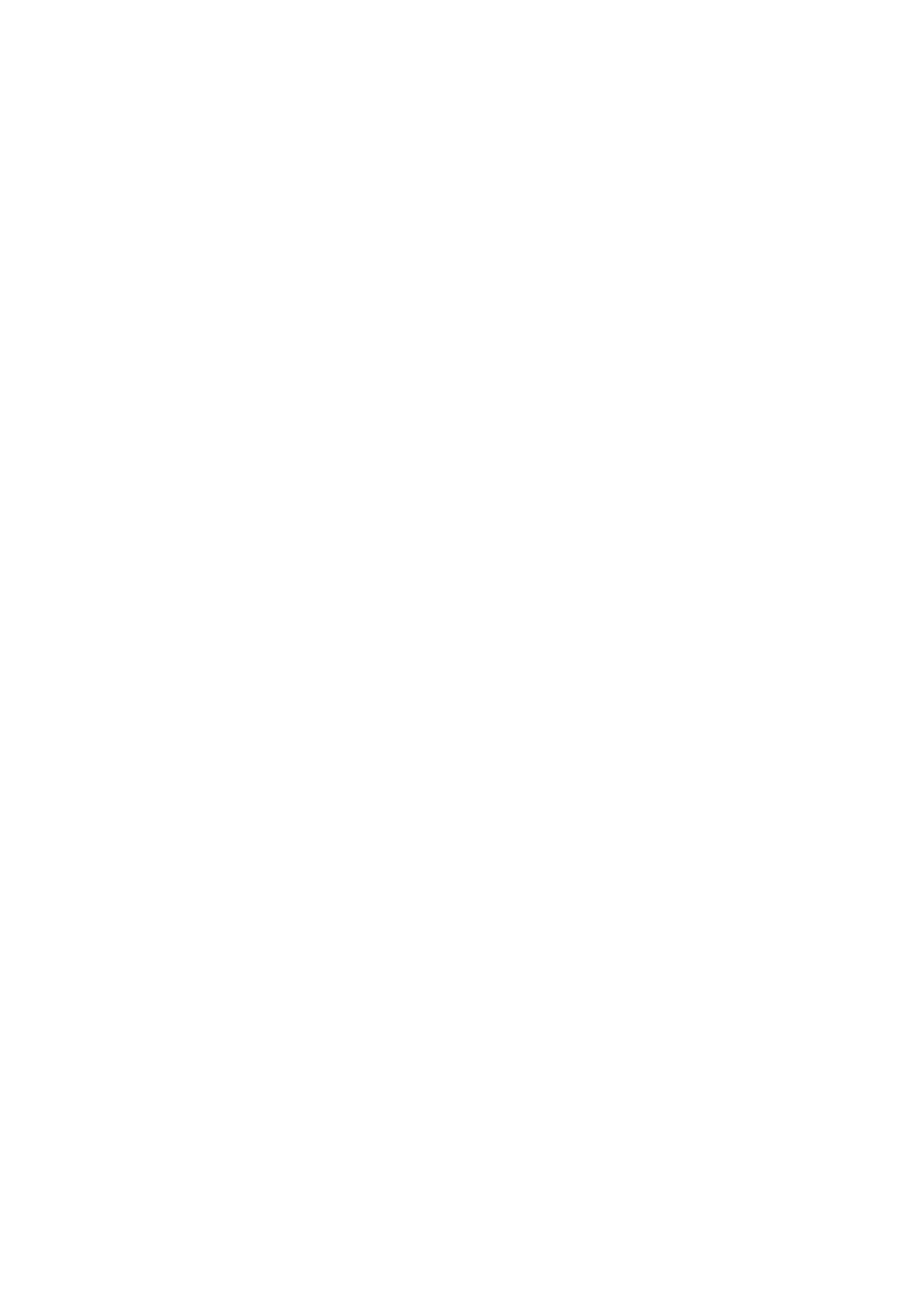First print



New South Wales

# **Crimes Amendment (Fraud, Identity and Forgery Offences) Bill 2009**

## **Contents**

|                          |                                                                                          | Page     |
|--------------------------|------------------------------------------------------------------------------------------|----------|
| 1                        | Name of Act                                                                              |          |
| 2                        | Commencement                                                                             |          |
| Schedule 1               | Principal amendments to Crimes Act 1900 No 40                                            | 3        |
| Schedule 2               | Consequential and other amendments to Crimes<br>Act 1900 No 40                           | 13       |
| Schedule 3<br>Schedule 4 | Amendment of Criminal Procedure Act 1986 No 209<br>Consequential amendment of other Acts | 16<br>18 |
|                          |                                                                                          |          |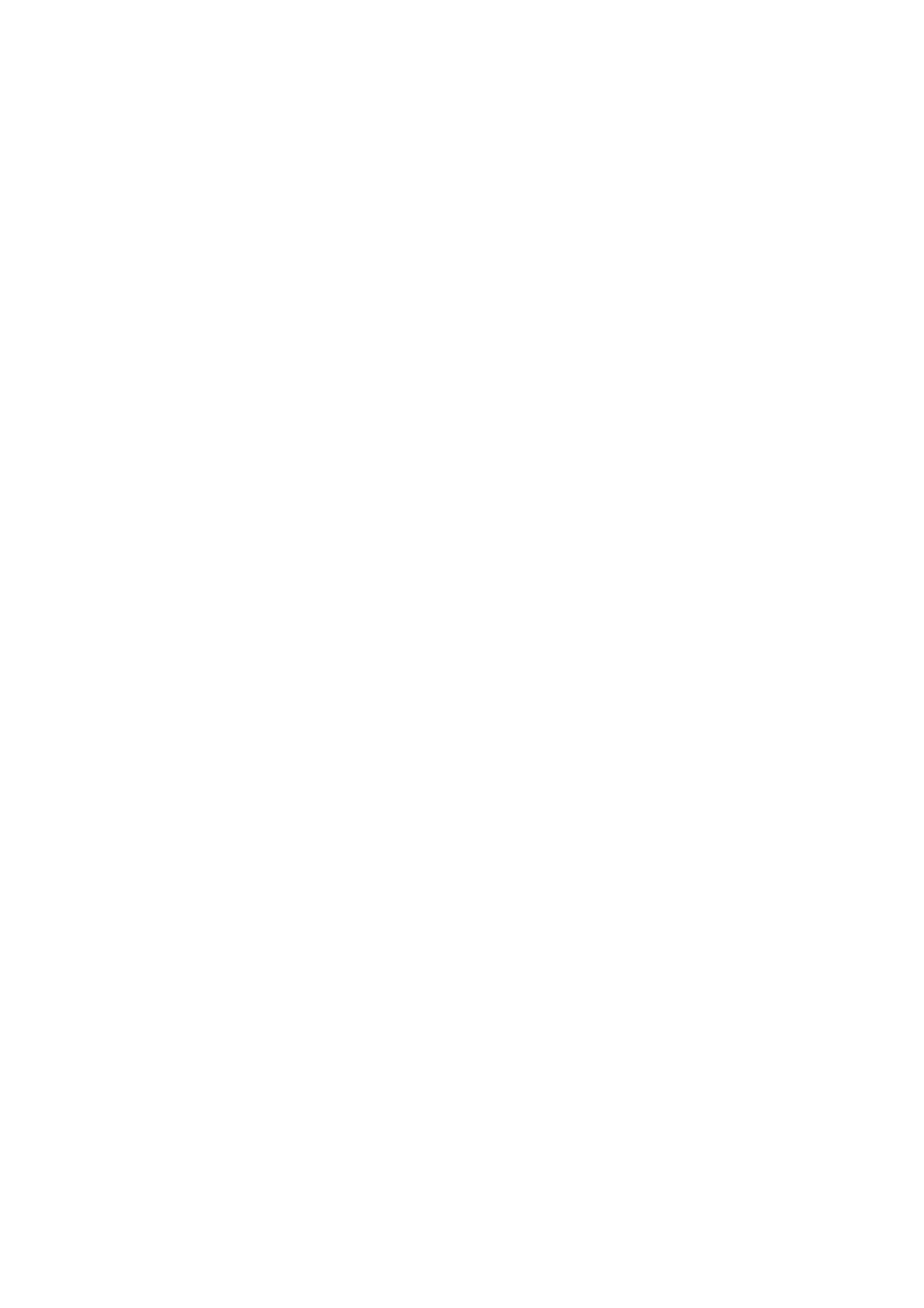

New South Wales

# **Crimes Amendment (Fraud, Identity and Forgery Offences) Bill 2009**

No , 2009

## **A Bill for**

An Act to amend the *Crimes Act 1900* with respect to fraud, identity, forgery and other related offences; and to make related amendments to the *Criminal Procedure Act 1986* and other Acts.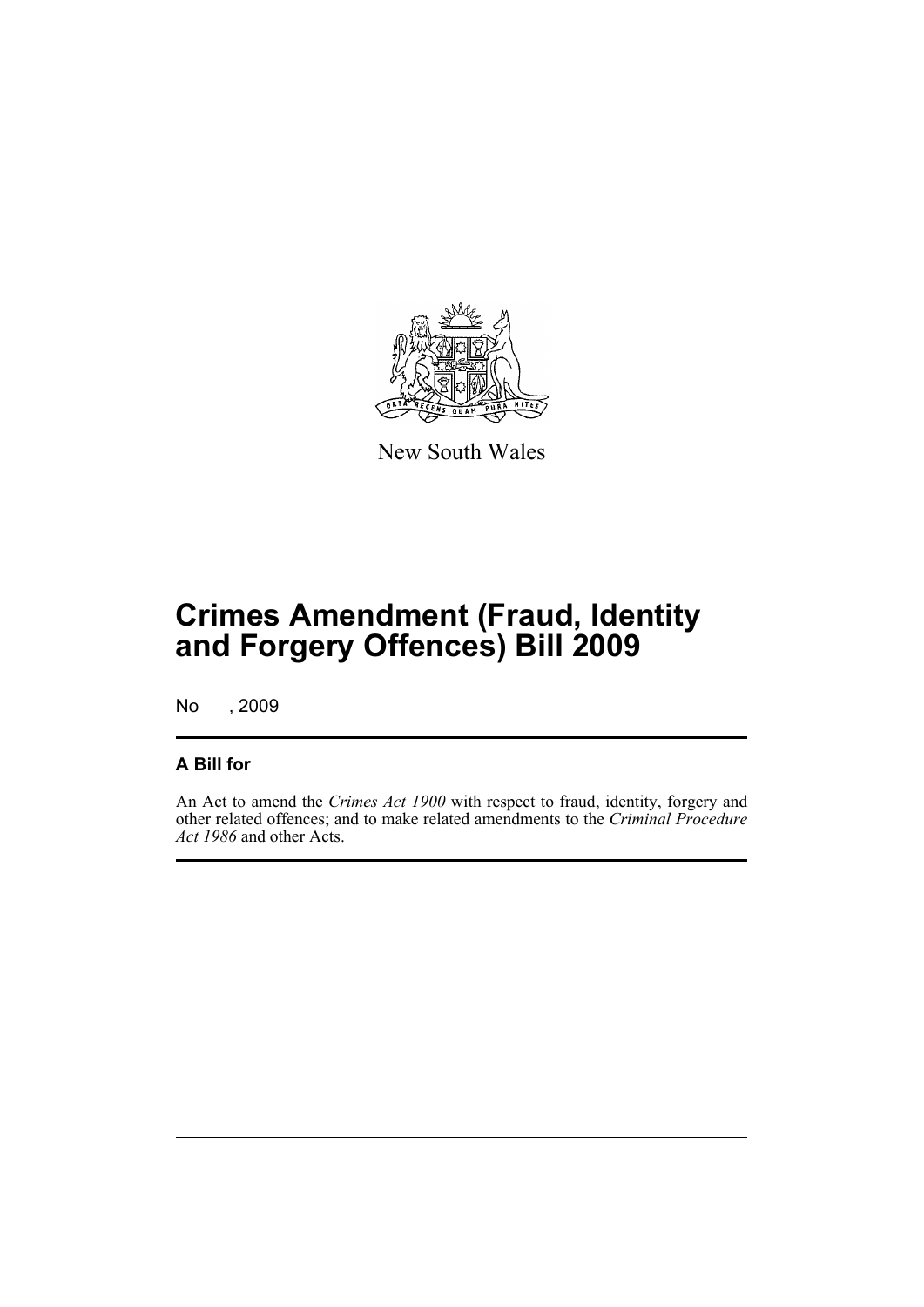<span id="page-11-1"></span><span id="page-11-0"></span>

| The Legislature of New South Wales enacts: |                                                                                      |        |  |
|--------------------------------------------|--------------------------------------------------------------------------------------|--------|--|
| 1                                          | Name of Act                                                                          | 2      |  |
|                                            | This Act is the Crimes Amendment (Fraud, Identity and Forgery<br>Offences) Act 2009. | 3<br>4 |  |
|                                            | Commencement                                                                         | 5      |  |
|                                            | This Act commences on a day or days to be appointed by proclamation.                 | 6      |  |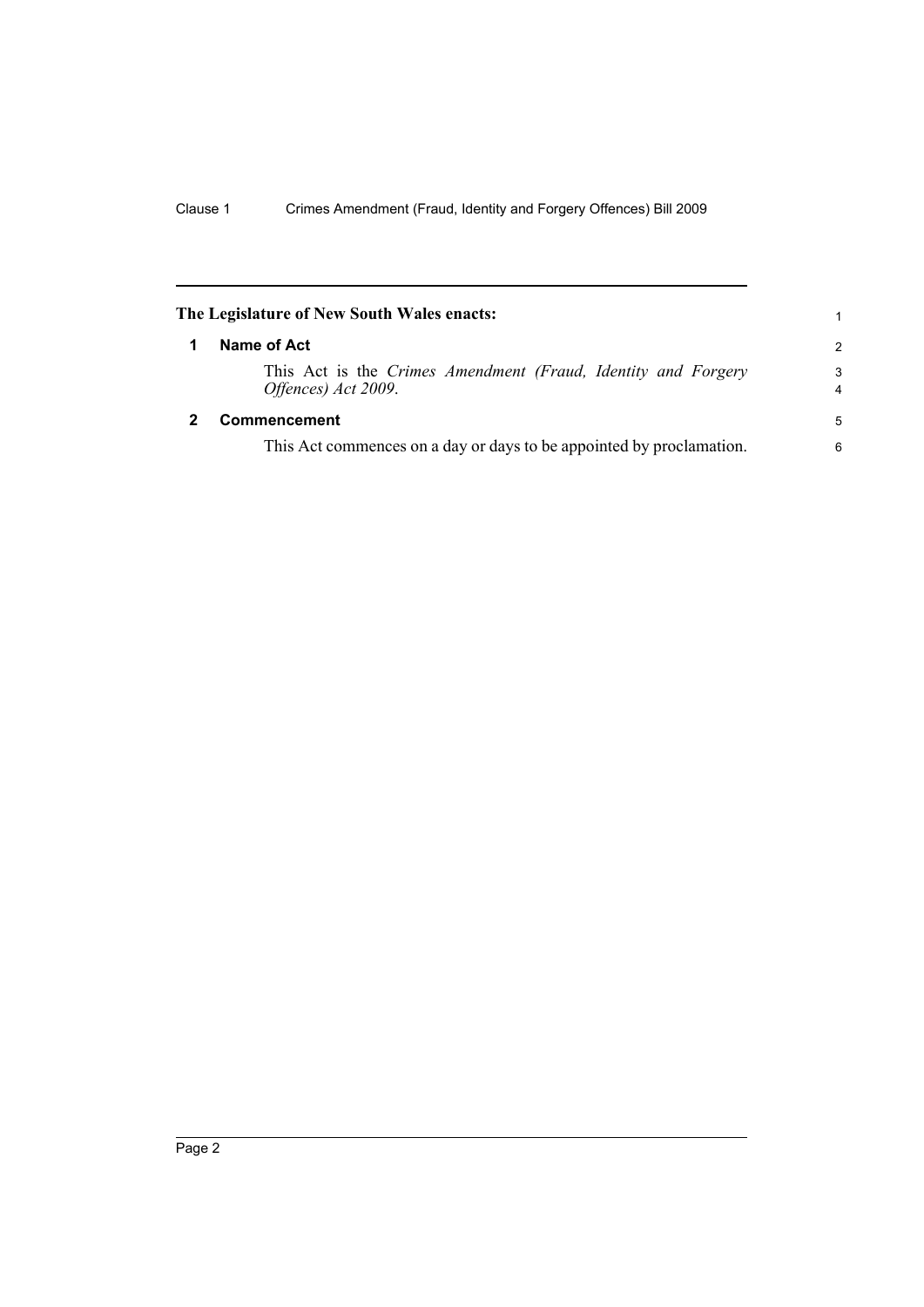Principal amendments to Crimes Act 1900 No 40 Schedule 1

<span id="page-12-0"></span>

| <b>Schedule 1</b> |            |                    | <b>Principal amendments to Crimes Act</b><br>1900 No 40                                                                                                                                                                                                                                                                                                         | 1<br>$\overline{c}$              |
|-------------------|------------|--------------------|-----------------------------------------------------------------------------------------------------------------------------------------------------------------------------------------------------------------------------------------------------------------------------------------------------------------------------------------------------------------|----------------------------------|
| [1]               |            | <b>Section 4B</b>  |                                                                                                                                                                                                                                                                                                                                                                 | 3                                |
|                   |            |                    | Insert after section 4A:                                                                                                                                                                                                                                                                                                                                        | 4                                |
|                   | 4B         |                    | <b>Dishonesty</b>                                                                                                                                                                                                                                                                                                                                               | 5                                |
|                   |            | (1)                | In this Act:                                                                                                                                                                                                                                                                                                                                                    | 6                                |
|                   |            |                    | <i>dishonest</i> means dishonest according to the standards of ordinary<br>people and known by the defendant to be dishonest according to<br>the standards of ordinary people.                                                                                                                                                                                  | 7<br>8<br>9                      |
|                   |            | (2)                | In a prosecution for an offence, dishonesty is a matter for the trier<br>of fact                                                                                                                                                                                                                                                                                | 10<br>11                         |
| [2]               |            | <b>Section 10F</b> |                                                                                                                                                                                                                                                                                                                                                                 | 12                               |
|                   |            |                    | Insert after section 10E:                                                                                                                                                                                                                                                                                                                                       | 13                               |
|                   | <b>10F</b> |                    | Special provisions with respect to geographical jurisdiction                                                                                                                                                                                                                                                                                                    | 14                               |
|                   |            | (1)                | This section applies for the purposes of, but without limiting, this<br>Part.                                                                                                                                                                                                                                                                                   | 15<br>16                         |
|                   |            | (2)                | The necessary geographical nexus exists between the State and<br>any of the following offences if the offence is committed by a<br>public official (within the meaning of the <i>Independent</i><br>Commission Against Corruption Act 1988) and involves public<br>money of the State or property held by the public official for or<br>on behalf of the State: | 17<br>18<br>19<br>20<br>21<br>22 |
|                   |            |                    | larceny or any offence that includes larceny,<br>(a)                                                                                                                                                                                                                                                                                                            | 23                               |
|                   |            |                    | fraud or any other offence under Part 4AA.<br>(b)                                                                                                                                                                                                                                                                                                               | 24                               |
| $[3]$             |            |                    | Parts 4AA and 4AB                                                                                                                                                                                                                                                                                                                                               | 25                               |
|                   |            |                    | Insert after section 193 (renumbered as section 192A by Schedule 2):                                                                                                                                                                                                                                                                                            | 26                               |
|                   |            | Part 4AA           | <b>Fraud</b>                                                                                                                                                                                                                                                                                                                                                    | 27                               |
|                   |            | <b>Division 1</b>  | Preliminary                                                                                                                                                                                                                                                                                                                                                     | 28                               |
|                   | 192B       |                    | <b>Deception</b>                                                                                                                                                                                                                                                                                                                                                | 29                               |
|                   |            | (1)                | In this Part, <i>deception</i> means any deception, by words or other<br>conduct, as to fact or as to law, including:                                                                                                                                                                                                                                           | 30<br>31                         |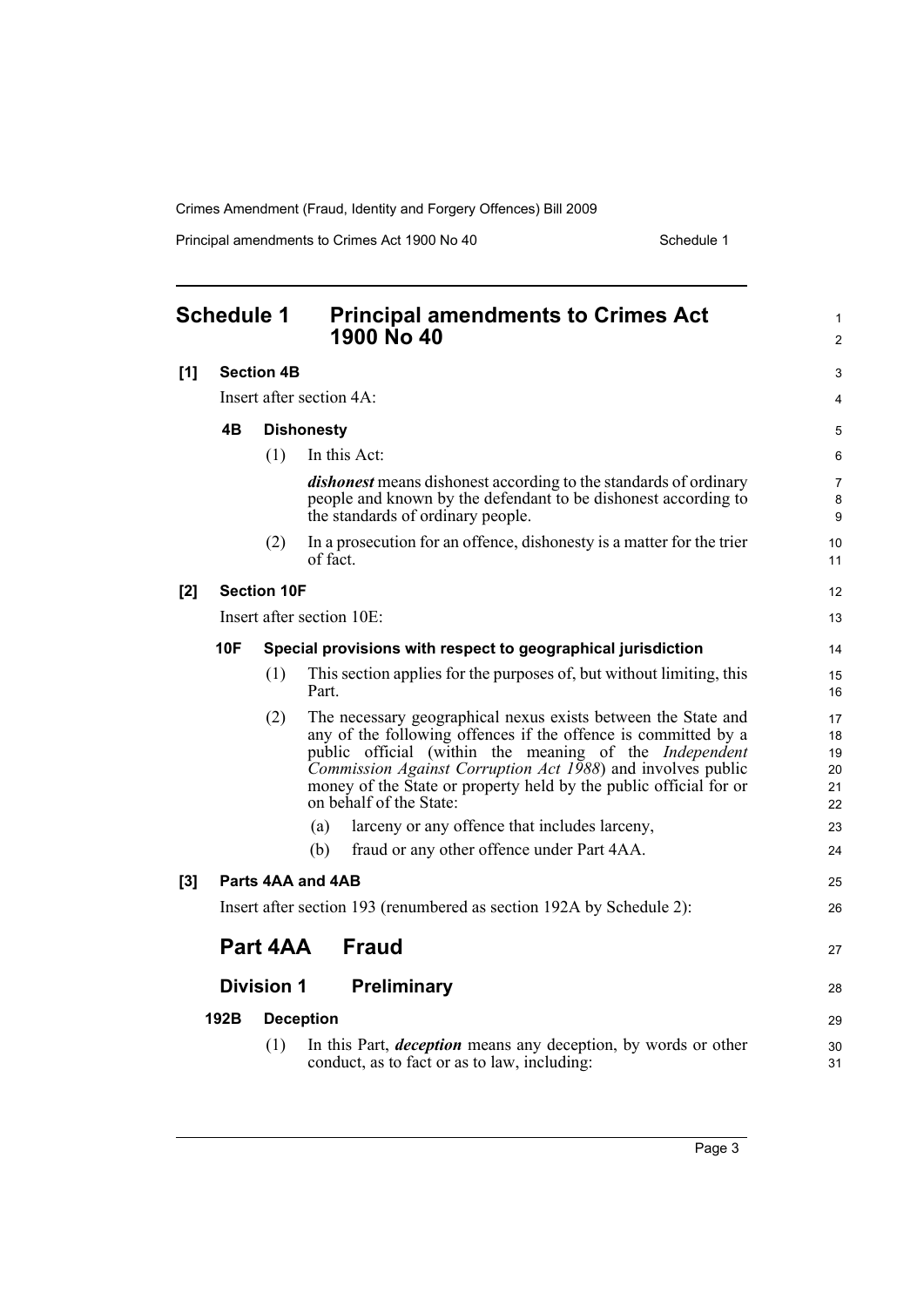|      |     | (a) | a deception as to the intentions of the person using the<br>deception or any other person, or                                                                                                                                                                                                                                                                                                                                                                                                                                               | 1<br>$\overline{\mathbf{c}}$                 |
|------|-----|-----|---------------------------------------------------------------------------------------------------------------------------------------------------------------------------------------------------------------------------------------------------------------------------------------------------------------------------------------------------------------------------------------------------------------------------------------------------------------------------------------------------------------------------------------------|----------------------------------------------|
|      |     | (b) | conduct by a person that causes a computer, a machine or<br>any electronic device to make a response that the person is<br>not authorised to cause it to make.                                                                                                                                                                                                                                                                                                                                                                              | 3<br>4<br>5                                  |
|      | (2) |     | A person does not commit an offence under this Part by a<br>deception unless the deception was intentional or reckless.                                                                                                                                                                                                                                                                                                                                                                                                                     | 6<br>7                                       |
| 192C |     |     | Obtaining property belonging to another                                                                                                                                                                                                                                                                                                                                                                                                                                                                                                     | 8                                            |
|      | (1) |     | For the purposes of this Part, a person <i>obtains property</i> if:                                                                                                                                                                                                                                                                                                                                                                                                                                                                         | 9                                            |
|      |     | (a) | the person obtains ownership, possession or control of the<br>property for himself or herself or for another person, or                                                                                                                                                                                                                                                                                                                                                                                                                     | 10<br>11                                     |
|      |     | (b) | the person enables ownership, possession or control of the<br>property to be retained by himself or herself or by another<br>person, or                                                                                                                                                                                                                                                                                                                                                                                                     | 12<br>13<br>14                               |
|      |     | (c) | the person induces a third person to do something that<br>results in the person or another person obtaining or<br>retaining ownership, possession or control of the property.                                                                                                                                                                                                                                                                                                                                                               | 15<br>16<br>17                               |
|      | (2) |     | A person does not commit an offence under this Part by obtaining<br>or intending to obtain property belonging to another unless the<br>person intends to permanently deprive the other of the property.                                                                                                                                                                                                                                                                                                                                     | 18<br>19<br>20                               |
|      | (3) |     | For the purposes of this Part, <i>property belongs</i> to a person if:                                                                                                                                                                                                                                                                                                                                                                                                                                                                      | 21                                           |
|      |     | (a) | the person has possession or control of the property, or                                                                                                                                                                                                                                                                                                                                                                                                                                                                                    | 22                                           |
|      |     | (b) | the person has a proprietary right or interest in the property<br>(not being an equitable interest arising only from an<br>agreement to transfer or grant an interest or from a<br>constructive trust).                                                                                                                                                                                                                                                                                                                                     | 23<br>24<br>25<br>26                         |
|      |     |     | If property is subject to a trust, the persons to whom it belongs<br>include any person having a right to enforce the trust.                                                                                                                                                                                                                                                                                                                                                                                                                | 27<br>28                                     |
|      | (4) |     | A person obtaining property belonging to another without<br>meaning the other permanently to lose the thing itself has,<br>nevertheless, the intention of permanently depriving the other of<br>it if the person's intention is to treat the thing as his or her own to<br>dispose of regardless of the other's rights. A borrowing or<br>lending of the property may amount to so treating it if, but only<br>if, the borrowing or lending is for a period and in circumstances<br>making it equivalent to an outright taking or disposal. | 29<br>30<br>31<br>32<br>33<br>34<br>35<br>36 |
|      | (5) |     | Without limiting the generality of subsection (4), if:                                                                                                                                                                                                                                                                                                                                                                                                                                                                                      | 37                                           |
|      |     | (a) | a person has possession or control (lawfully or not) of<br>property belonging to another, and                                                                                                                                                                                                                                                                                                                                                                                                                                               | 38<br>39                                     |
|      |     |     |                                                                                                                                                                                                                                                                                                                                                                                                                                                                                                                                             |                                              |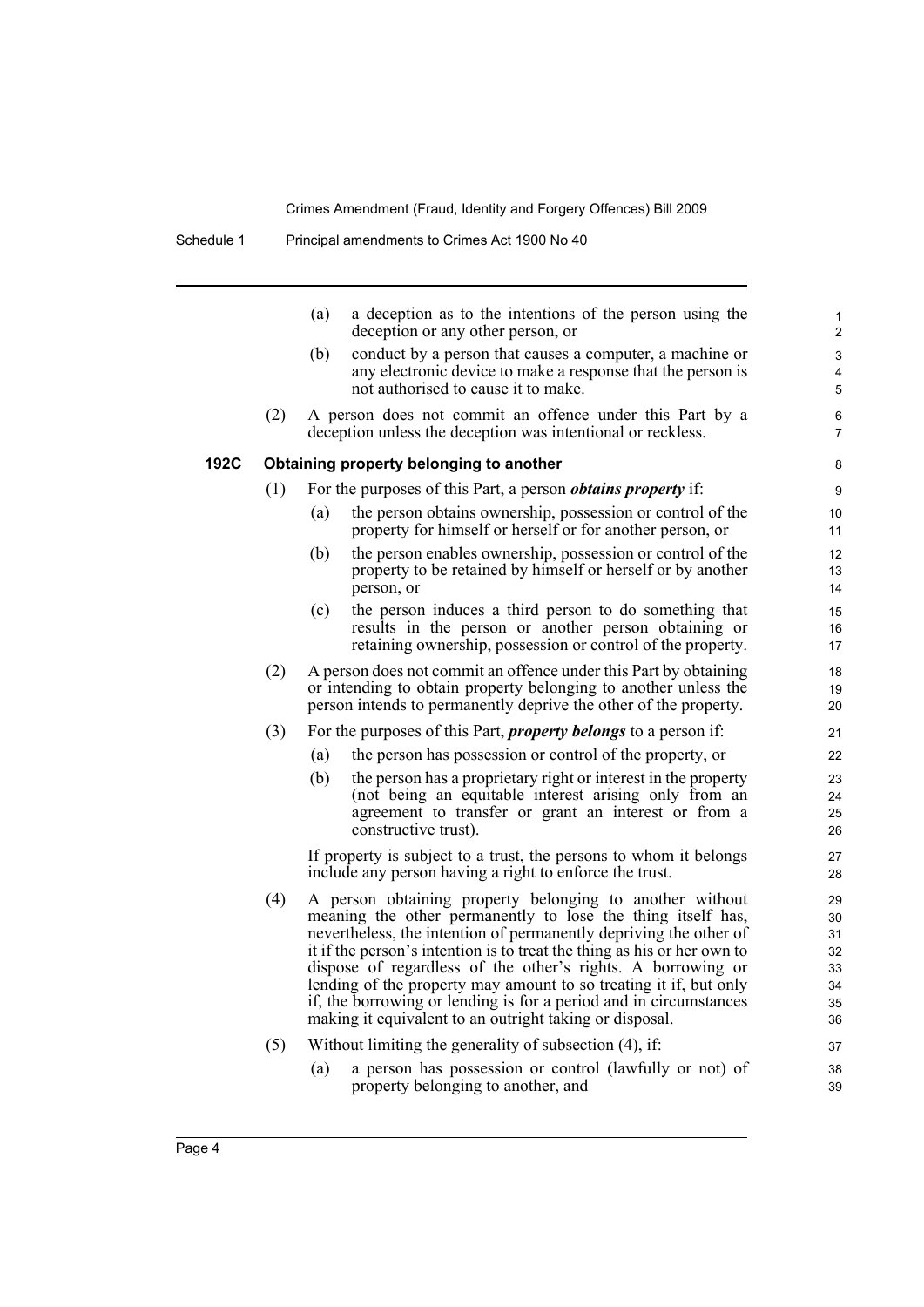Principal amendments to Crimes Act 1900 No 40 Schedule 1

|      |                   | (b) | the person parts with the property under a condition as to<br>its return that the person may not be able to perform, and                                                                                                                                                                        | 1<br>$\overline{c}$        |
|------|-------------------|-----|-------------------------------------------------------------------------------------------------------------------------------------------------------------------------------------------------------------------------------------------------------------------------------------------------|----------------------------|
|      |                   | (c) | the parting is done for the purposes of his or her own and                                                                                                                                                                                                                                      | 3                          |
|      |                   |     | without the other's authority,                                                                                                                                                                                                                                                                  | 4                          |
|      |                   |     | the parting amounts to treating the property as his or her own to<br>dispose of regardless of the other's rights.                                                                                                                                                                               | 5<br>6                     |
| 192D |                   |     | Obtaining financial advantage or causing financial disadvantage                                                                                                                                                                                                                                 | 7                          |
|      | (1)               |     | In this Part, <i>obtain</i> a financial advantage includes:                                                                                                                                                                                                                                     | 8                          |
|      |                   | (a) | obtain a financial advantage for oneself or for another<br>person, and                                                                                                                                                                                                                          | 9<br>10                    |
|      |                   | (b) | induce a third person to do something that results in<br>oneself or another person obtaining a financial advantage,<br>and                                                                                                                                                                      | 11<br>12<br>13             |
|      |                   | (c) | keep a financial advantage that one has,                                                                                                                                                                                                                                                        | 14                         |
|      |                   |     | whether the financial advantage is permanent or temporary.                                                                                                                                                                                                                                      | 15                         |
|      | (2)               |     | In this Part, <i>cause</i> a financial disadvantage means:                                                                                                                                                                                                                                      | 16                         |
|      |                   | (a) | cause a financial disadvantage to another person, or                                                                                                                                                                                                                                            | 17                         |
|      |                   | (b) | induce a third person to do something that results in<br>another person suffering a financial disadvantage,                                                                                                                                                                                     | 18<br>19                   |
|      |                   |     | whether the financial disadvantage is permanent or temporary.                                                                                                                                                                                                                                   | 20                         |
|      | <b>Division 2</b> |     | <b>Fraud and related offences</b>                                                                                                                                                                                                                                                               | 21                         |
| 192E | Fraud             |     |                                                                                                                                                                                                                                                                                                 | 22                         |
|      | (1)               |     | A person who, by any deception, dishonestly:                                                                                                                                                                                                                                                    | 23                         |
|      |                   | (a) | obtains property belonging to another, or                                                                                                                                                                                                                                                       | 24                         |
|      |                   | (b) | obtains any financial advantage or causes any financial<br>disadvantage,                                                                                                                                                                                                                        | 25<br>26                   |
|      |                   |     | is guilty of the offence of fraud.                                                                                                                                                                                                                                                              | 27                         |
|      |                   |     | Maximum penalty: Imprisonment for 10 years.                                                                                                                                                                                                                                                     | 28                         |
|      | (2)               |     | A person's obtaining of property belonging to another may be<br>dishonest even if the person is willing to pay for the property.                                                                                                                                                                | 29<br>30                   |
|      | (3)               |     | A person may be convicted of the offence of fraud involving all<br>or any part of a general deficiency in money or other property<br>even though the deficiency is made up of any number of<br>particular sums of money or items of other property that were<br>obtained over a period of time. | 31<br>32<br>33<br>34<br>35 |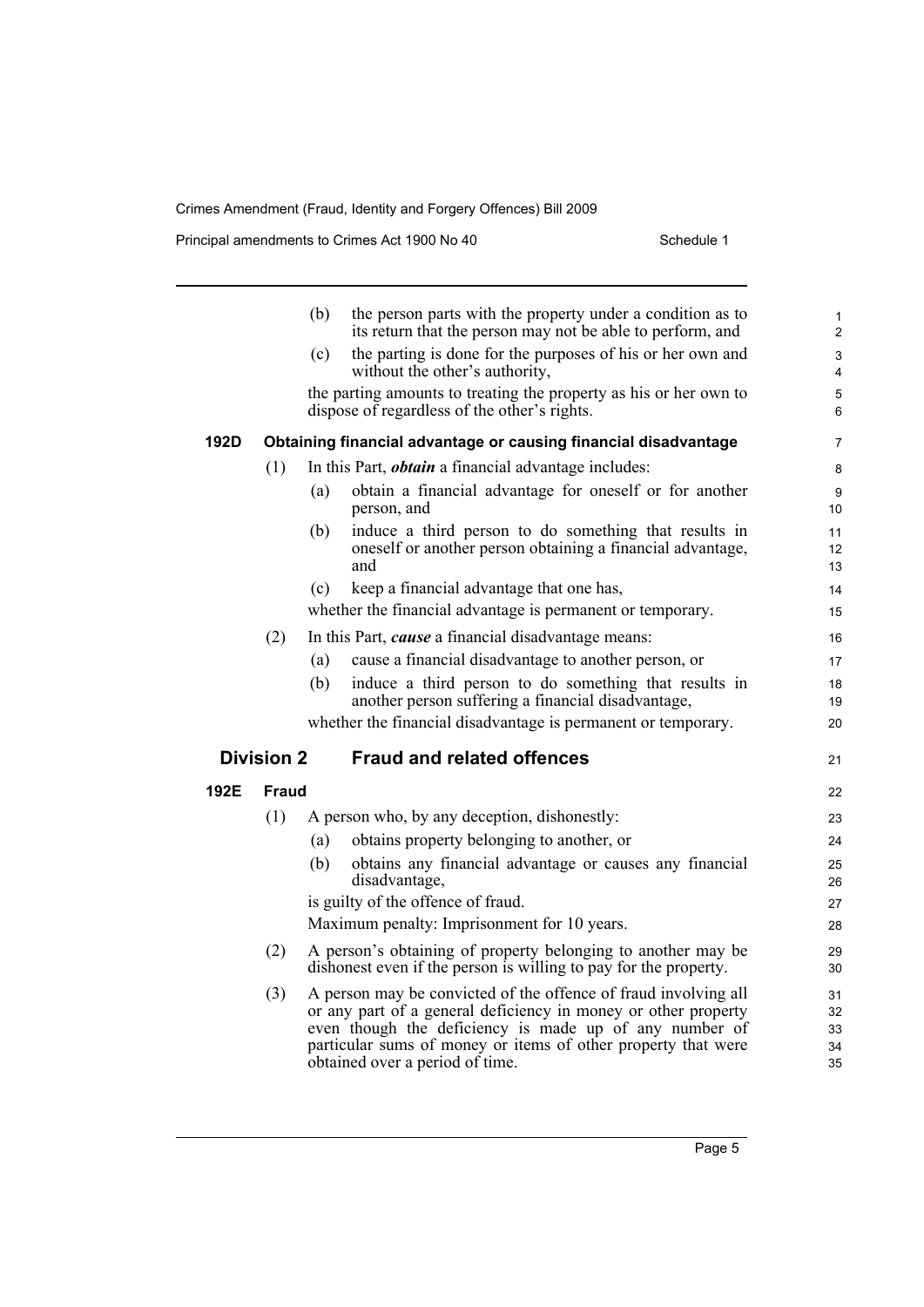| Schedule 1 | Principal amendments to Crimes Act 1900 No 40 |
|------------|-----------------------------------------------|
|------------|-----------------------------------------------|

|      | (4)     | A conviction for the offence of fraud is an alternative verdict to a<br>charge for the offence of larceny, or any offence that includes<br>larceny, and a conviction for the offence of larceny, or any<br>offence that includes larceny, is an alternative verdict to a charge<br>for the offence of fraud.                                                                                                            | $\mathbf{1}$<br>$\overline{2}$<br>3<br>4<br>5 |
|------|---------|-------------------------------------------------------------------------------------------------------------------------------------------------------------------------------------------------------------------------------------------------------------------------------------------------------------------------------------------------------------------------------------------------------------------------|-----------------------------------------------|
| 192F | records | Intention to defraud by destroying or concealing accounting                                                                                                                                                                                                                                                                                                                                                             | 6<br>$\overline{7}$                           |
|      | (1)     | A person who dishonestly destroys or conceals any accounting<br>record with the intention of:                                                                                                                                                                                                                                                                                                                           | $\bf 8$<br>9                                  |
|      |         | obtaining property belonging to another, or<br>(a)                                                                                                                                                                                                                                                                                                                                                                      | 10                                            |
|      |         | (b)<br>obtaining a financial advantage or causing a financial<br>disadvantage,                                                                                                                                                                                                                                                                                                                                          | 11<br>12                                      |
|      |         | is guilty of an offence.                                                                                                                                                                                                                                                                                                                                                                                                | 13                                            |
|      |         | Maximum penalty: Imprisonment for 5 years.                                                                                                                                                                                                                                                                                                                                                                              | 14                                            |
|      | (2)     | In this section, <i>destroy</i> includes obliterate.                                                                                                                                                                                                                                                                                                                                                                    | 15                                            |
| 192G |         | Intention to defraud by false or misleading statement                                                                                                                                                                                                                                                                                                                                                                   | 16                                            |
|      |         | A person who dishonestly makes or publishes, or concurs in                                                                                                                                                                                                                                                                                                                                                              | 17                                            |
|      |         | making or publishing, any statement (whether or not in writing)                                                                                                                                                                                                                                                                                                                                                         | 18<br>19                                      |
|      |         | that is false or misleading in a material particular with the<br>intention of:                                                                                                                                                                                                                                                                                                                                          | 20                                            |
|      |         | (a)<br>obtaining property belonging to another, or                                                                                                                                                                                                                                                                                                                                                                      | 21                                            |
|      |         | obtaining a financial advantage or causing a financial<br>(b)<br>disadvantage,                                                                                                                                                                                                                                                                                                                                          | 22<br>23                                      |
|      |         | is guilty of an offence.                                                                                                                                                                                                                                                                                                                                                                                                | 24                                            |
|      |         | Maximum penalty: Imprisonment for 5 years.                                                                                                                                                                                                                                                                                                                                                                              | 25                                            |
| 192H |         | Intention to deceive members or creditors by false or misleading<br>statement of officer of organisation                                                                                                                                                                                                                                                                                                                | 26<br>27                                      |
|      | (1)     | An officer of an organisation who, with the intention of deceiving<br>members or creditors of the organisation about its affairs,<br>dishonestly makes or publishes, or concurs in making or<br>publishing, a statement (whether or not in writing) that to his or<br>her knowledge is or may be false or misleading in a material<br>particular is guilty of an offence.<br>Maximum penalty: Imprisonment for 7 years. | 28<br>29<br>30<br>31<br>32<br>33<br>34        |
|      | (2)     | In this section:                                                                                                                                                                                                                                                                                                                                                                                                        | 35                                            |
|      |         | creditor of an organisation includes a person who has entered<br>into a security for the benefit of the organisation.                                                                                                                                                                                                                                                                                                   | 36<br>37                                      |
|      |         |                                                                                                                                                                                                                                                                                                                                                                                                                         |                                               |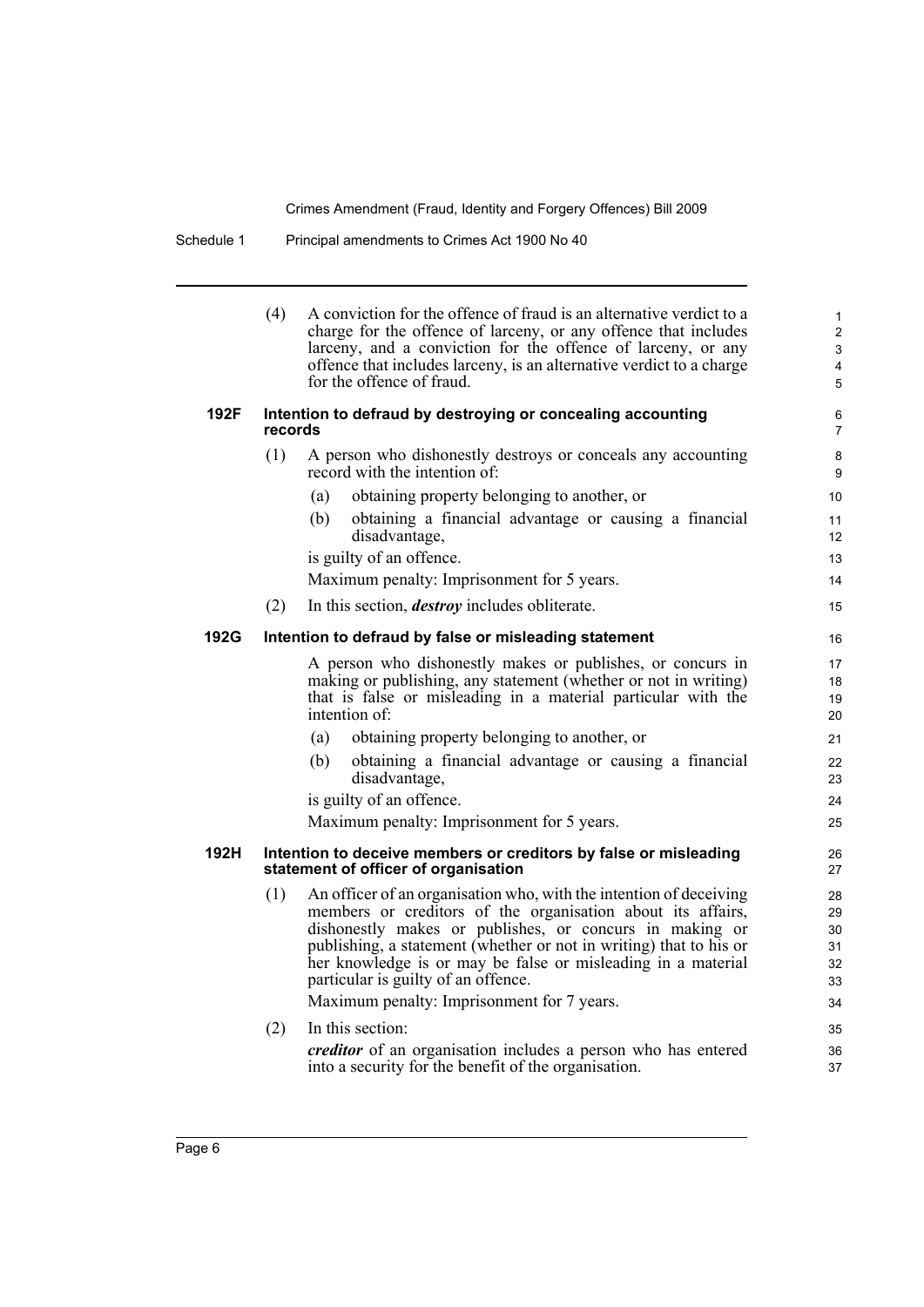Principal amendments to Crimes Act 1900 No 40 Schedule 1

*officer* of an organisation includes any member of the organisation who is concerned in its management and any person purporting to act as an officer of the organisation. *organisation* means any body corporate or unincorporated association. **Part 4AB Identity offences 192I Definitions** In this Part: *deal* in identification information includes make, supply or use any such information. *identification information* means information relating to a person (whether living or dead, real or fictitious, or an individual or body corporate) that is capable of being used (whether alone or in conjunction with other information) to identify or purportedly identify the person, and includes the following: (a) a name or address, (b) a date or place of birth, marital status, relative's identity or similar information, (c) a driver licence or driver licence number, (d) a passport or passport number, (e) biometric data, (f) a voice print, (g) a credit or debit card, its number or data stored or encrypted on it, (h) a financial account number, user name or password, (i) a digital signature, (j) a series of numbers or letters (or both) intended for use as a means of personal identification, (k) an ABN. **192J Dealing with identification information** A person who deals in identification information with the intention of committing, or of facilitating the commission of, an indictable offence is guilty of an offence. Maximum penalty: Imprisonment for 10 years. 1 2 3 4 5 6 7 8 9 10 11 12 13 14 15 16 17 18 19 20 21 22 23 24 25 26 27 28 29 30 31 32 33 34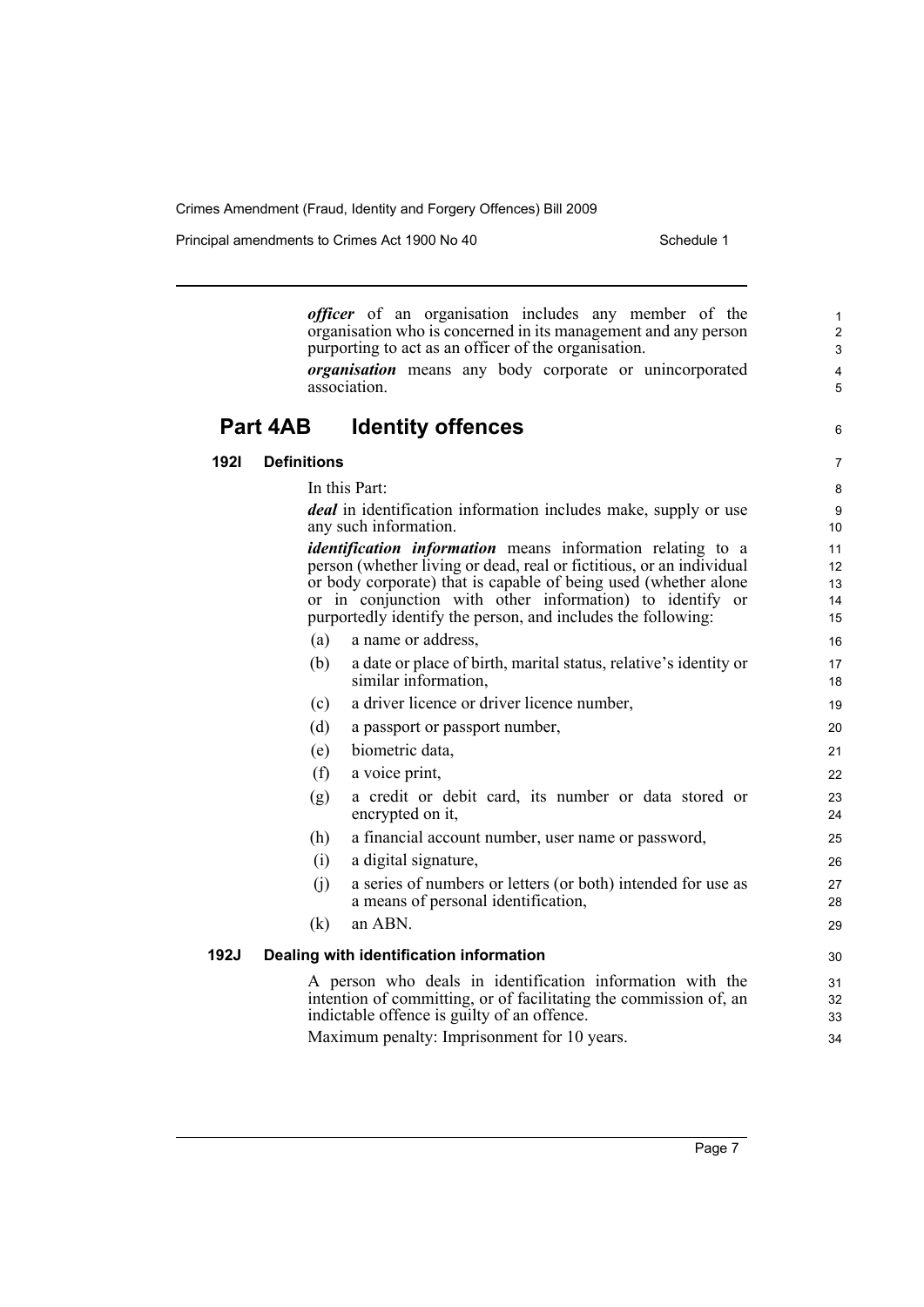Schedule 1 Principal amendments to Crimes Act 1900 No 40

| 192K |        | Possession of identification information                                                                                                                                                                                                                                                           | $\mathbf{1}$                                                           |
|------|--------|----------------------------------------------------------------------------------------------------------------------------------------------------------------------------------------------------------------------------------------------------------------------------------------------------|------------------------------------------------------------------------|
|      |        | A person who possesses identification information with the<br>intention of committing, or of facilitating the commission of, an<br>indictable offence is guilty of an offence.                                                                                                                     | $\overline{c}$<br>$\ensuremath{\mathsf{3}}$<br>$\overline{\mathbf{4}}$ |
|      |        | Maximum penalty: Imprisonment for 7 years.                                                                                                                                                                                                                                                         | 5                                                                      |
| 192L | things | Possession of equipment etc to make identification documents or                                                                                                                                                                                                                                    | 6<br>$\overline{7}$                                                    |
|      |        | A person who:                                                                                                                                                                                                                                                                                      | 8                                                                      |
|      |        | possesses any equipment, material or other thing that is<br>(a)<br>capable of being used to make a document or other thing<br>containing identification information, and                                                                                                                           | 9<br>10<br>11                                                          |
|      |        | intends that the document or other thing made will be used<br>(b)<br>to commit, or to facilitate the commission of, an indictable<br>offence,                                                                                                                                                      | 12<br>13<br>14                                                         |
|      |        | is guilty of an offence.                                                                                                                                                                                                                                                                           | 15                                                                     |
|      |        | Maximum penalty: Imprisonment for 3 years.                                                                                                                                                                                                                                                         | 16                                                                     |
| 192M |        | <b>Miscellaneous provisions</b>                                                                                                                                                                                                                                                                    | 17                                                                     |
|      | (1)    | This Part does not apply to dealing in a person's own<br>identification information.                                                                                                                                                                                                               | 18<br>19                                                               |
|      | (2)    | It is not an offence to attempt to commit an offence against<br>this Part.                                                                                                                                                                                                                         | 20<br>21                                                               |
|      | (3)    | This Part applies to a person who intends to commit an indictable<br>offence even if committing the offence concerned is impossible<br>or the offence concerned is to be committed at a later time.                                                                                                | 22<br>23<br>24                                                         |
|      | (4)    | Section 309A of the Criminal Procedure Act 1986 enables a<br>victim of an offence against this Part to obtain a certificate from<br>a court that such an offence has been committed to assist with<br>problems the offence has caused in relation to the victim's<br>personal or business affairs. | 25<br>26<br>27<br>28<br>29                                             |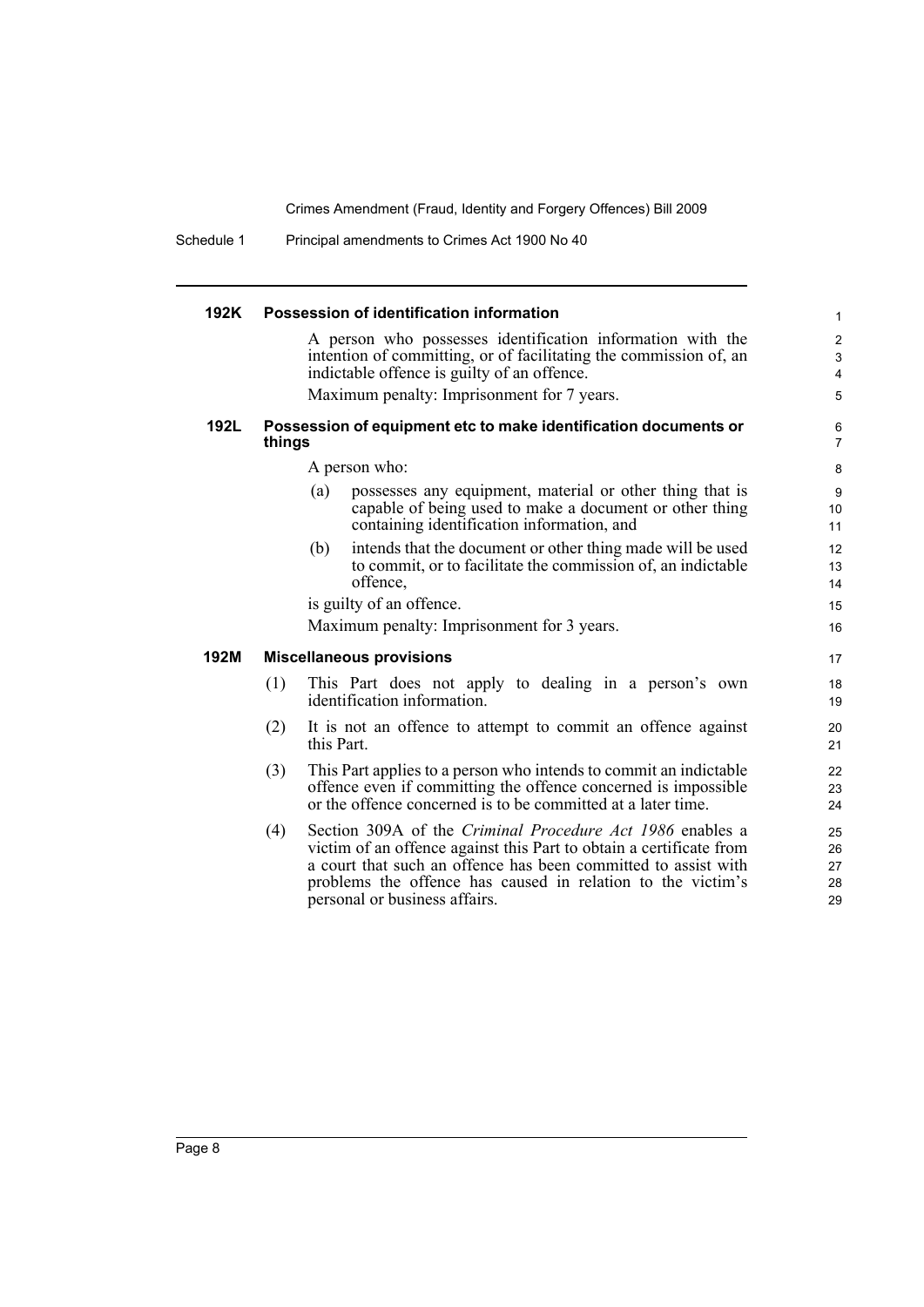Principal amendments to Crimes Act 1900 No 40 Schedule 1

| [4] | Part 5<br>Omit the Part (except Division 3 which becomes Part 5A by the operation of<br>Schedule 2 [22]).<br>Insert instead: |                   |     |                                                                                                                                                                                                                                                                                     | 1<br>2<br>3<br>$\overline{4}$ |
|-----|------------------------------------------------------------------------------------------------------------------------------|-------------------|-----|-------------------------------------------------------------------------------------------------------------------------------------------------------------------------------------------------------------------------------------------------------------------------------------|-------------------------------|
|     | Part 5                                                                                                                       |                   |     | <b>Forgery</b>                                                                                                                                                                                                                                                                      | 5                             |
|     |                                                                                                                              | <b>Division 1</b> |     | <b>Preliminary</b>                                                                                                                                                                                                                                                                  | 6                             |
|     | 250                                                                                                                          |                   |     | <b>False document-meaning</b>                                                                                                                                                                                                                                                       | 7                             |
|     |                                                                                                                              | (1)               |     | For the purposes of this Part, a document is <i>false</i> if, and only if,<br>the document (or any part of the document) purports:                                                                                                                                                  | 8<br>9                        |
|     |                                                                                                                              |                   | (a) | to have been made in the form in which it is made by a<br>person who did not in fact make it in that form, or                                                                                                                                                                       | 10<br>11                      |
|     |                                                                                                                              |                   | (b) | to have been made in the form in which it is made on the<br>authority of a person who did not in fact authorise its<br>making in that form, or                                                                                                                                      | 12<br>13<br>14                |
|     |                                                                                                                              |                   | (c) | to have been made in the terms in which it is made by a<br>person who did not in fact make it in those terms, or                                                                                                                                                                    | 15<br>16                      |
|     |                                                                                                                              |                   | (d) | to have been made in the terms in which it is made on the<br>authority of a person who did not in fact authorise its<br>making in those terms, or                                                                                                                                   | 17<br>18<br>19                |
|     |                                                                                                                              |                   | (e) | to have been altered in any respect by a person who did not<br>in fact alter it in that respect, or                                                                                                                                                                                 | 20<br>21                      |
|     |                                                                                                                              |                   | (f) | to have been altered in any respect on the authority of a<br>person who did not in fact authorise its alteration in that<br>respect, or                                                                                                                                             | 22<br>23<br>24                |
|     |                                                                                                                              |                   | (g) | to have been made or altered on a date on which, or at a<br>place at which, or otherwise in circumstances in which, it<br>was not in fact made or altered, or                                                                                                                       | 25<br>26<br>27                |
|     |                                                                                                                              |                   | (h) | to have been made or altered by, or on the authority of, a<br>person who did not in fact exist.                                                                                                                                                                                     | 28<br>29                      |
|     |                                                                                                                              | (2)               |     | For the purposes of this Part, a person is to be treated as <i>making</i><br><i>a false document</i> if the person alters a document so as to make it<br>false within the meaning of this section (whether or not it is false<br>in some other respect apart from that alteration). | 30<br>31<br>32<br>33          |
|     |                                                                                                                              | (3)               |     | For the purpose of the application of this section, a document that<br>purports to be a true copy of another document is to be treated as<br>if it were the original document.                                                                                                      | 34<br>35<br>36                |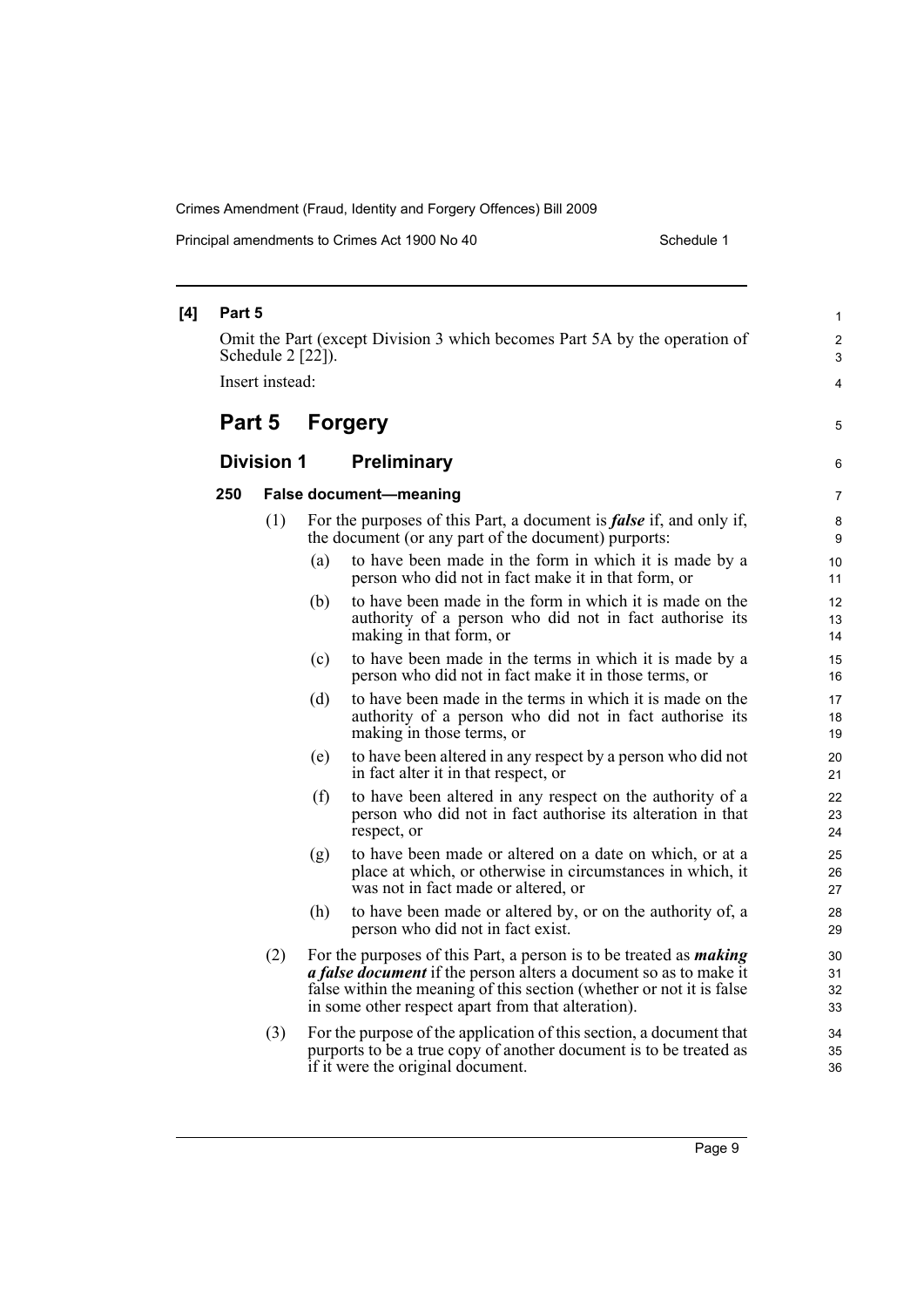| 251 |                   |            | Inducing acceptance of false document                                                                                                                                                                                              | $\mathbf{1}$                  |
|-----|-------------------|------------|------------------------------------------------------------------------------------------------------------------------------------------------------------------------------------------------------------------------------------|-------------------------------|
|     | (1)               |            | In this Part, a reference to inducing a person to accept a false<br>document as genuine includes a reference to causing a machine<br>to respond to the document as if it were a genuine document.                                  | $\overline{2}$<br>3<br>4      |
|     | (2)               |            | If it is necessary for the purposes of this Part to prove an intent to<br>induce some person to accept a false document as genuine, it is<br>not necessary to prove that the accused intended so to induce a<br>particular person. | 5<br>6<br>$\overline{7}$<br>8 |
| 252 |                   |            | Interpretative provisions relating to obtaining property, financial<br>advantage and financial disadvantage                                                                                                                        | 9<br>10                       |
|     |                   | this Part: | The following provisions of Part 4AA (Fraud) also apply to                                                                                                                                                                         | 11<br>12                      |
|     |                   | (a)        | section 192C (Obtaining property belonging to another),                                                                                                                                                                            | 13                            |
|     |                   | (b)        | section 192D (Obtaining financial advantage or causing<br>financial disadvantage).                                                                                                                                                 | 14<br>15                      |
|     | <b>Division 2</b> |            | <b>Forgery</b>                                                                                                                                                                                                                     | 16                            |
| 253 |                   |            | Forgery-making false document                                                                                                                                                                                                      | 17                            |
|     |                   |            | A person who makes a false document with the intention that the<br>person or another will use it:                                                                                                                                  | 18<br>19                      |
|     |                   | (a)        | to induce some person to accept it as genuine, and                                                                                                                                                                                 | 20                            |
|     |                   | (b)        | because of its being accepted as genuine:                                                                                                                                                                                          | 21                            |
|     |                   |            | to obtain any property belonging to another, or<br>(i)                                                                                                                                                                             | 22                            |
|     |                   |            | to obtain any financial advantage or cause any<br>(ii)<br>financial disadvantage, or                                                                                                                                               | 23<br>24                      |
|     |                   |            | to influence the exercise of a public duty,<br>(iii)                                                                                                                                                                               | 25                            |
|     |                   |            | is guilty of the offence of forgery.                                                                                                                                                                                               | 26                            |
|     |                   |            | Maximum penalty: Imprisonment for 10 years.                                                                                                                                                                                        | 27                            |
|     | <b>Division 3</b> |            | <b>Offences related to forgery</b>                                                                                                                                                                                                 | 28                            |
| 254 |                   |            | <b>Using false document</b>                                                                                                                                                                                                        | 29                            |
|     |                   |            | A person who uses a false document, knowing that it is false, with<br>the intention of:                                                                                                                                            | 30<br>31                      |
|     |                   | (a)        | inducing some person to accept it as genuine, and                                                                                                                                                                                  | 32                            |
|     |                   | (b)        | because of its being accepted as genuine:                                                                                                                                                                                          | 33                            |
|     |                   |            | obtaining any property belonging to another, or<br>(i)                                                                                                                                                                             | 34                            |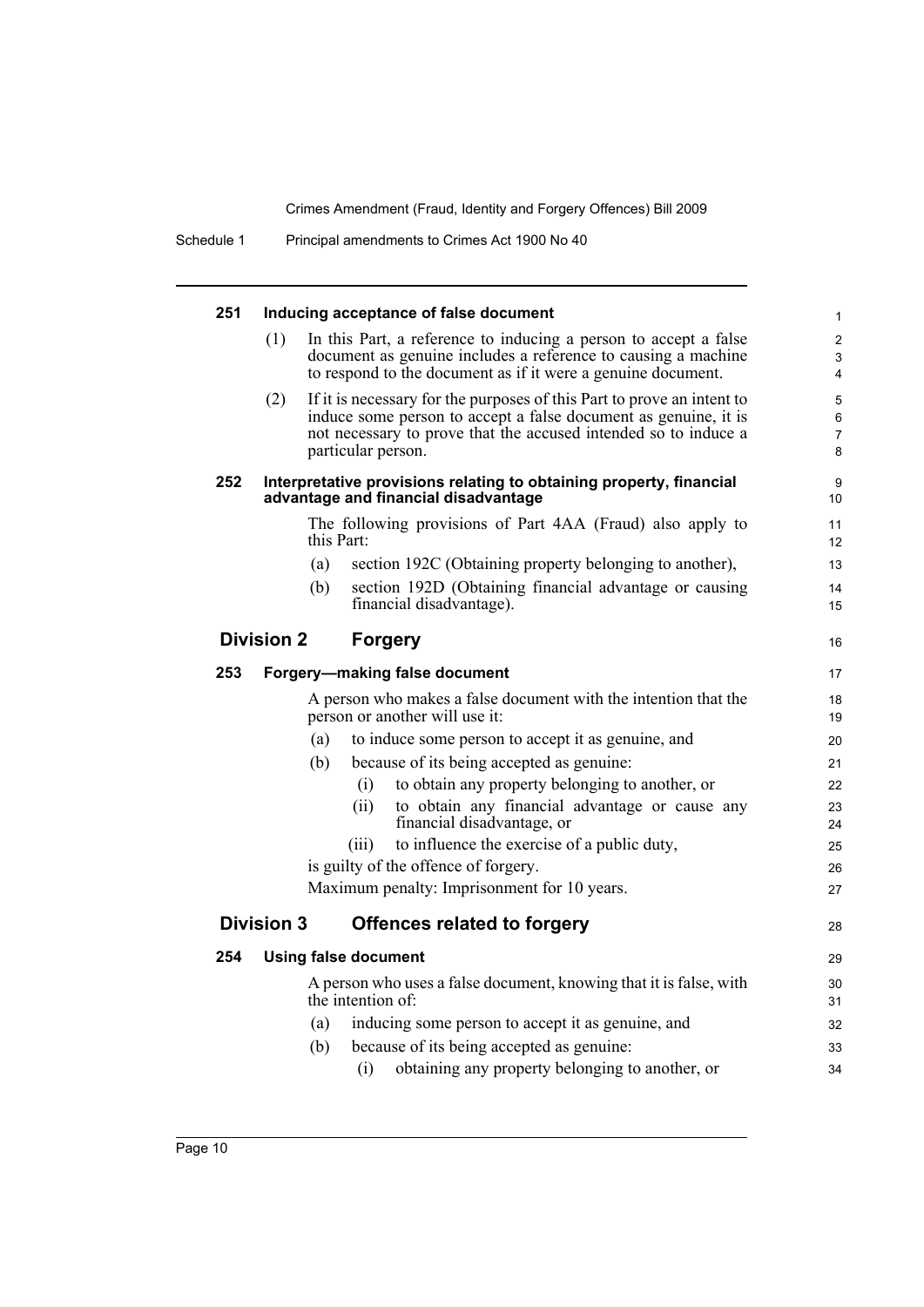Principal amendments to Crimes Act 1900 No 40 Schedule 1

|     |     | (ii)                 | obtaining any financial advantage or causing any<br>financial disadvantage, or                                                                                                                                                                             | 1<br>$\overline{2}$      |
|-----|-----|----------------------|------------------------------------------------------------------------------------------------------------------------------------------------------------------------------------------------------------------------------------------------------------|--------------------------|
|     |     | (iii)                | influencing the exercise of a public duty,                                                                                                                                                                                                                 | 3                        |
|     |     |                      | is guilty of an offence.                                                                                                                                                                                                                                   | 4                        |
|     |     |                      | Maximum penalty: Imprisonment for 10 years.                                                                                                                                                                                                                | 5                        |
| 255 |     |                      | <b>Possession of false document</b>                                                                                                                                                                                                                        | 6                        |
|     |     | another will use it: | A person who has in his or her possession a false document,<br>knowing that it is false, with the intention that the person or                                                                                                                             | $\overline{7}$<br>8<br>9 |
|     |     | (a)                  | to induce some person to accept it as genuine, and                                                                                                                                                                                                         | 10                       |
|     |     | (b)                  | because of its being accepted as genuine:                                                                                                                                                                                                                  | 11                       |
|     |     | (i)                  | to obtain any property belonging to another, or                                                                                                                                                                                                            | 12 <sup>2</sup>          |
|     |     | (ii)                 | to obtain any financial advantage or cause any<br>financial disadvantage, or                                                                                                                                                                               | 13<br>14                 |
|     |     | (iii)                | to influence the exercise of a public duty,                                                                                                                                                                                                                | 15                       |
|     |     |                      | is guilty of an offence.                                                                                                                                                                                                                                   | 16                       |
|     |     |                      | Maximum penalty: Imprisonment for 10 years.                                                                                                                                                                                                                | 17                       |
| 256 |     | documents            | Making or possession of equipment etc for making false                                                                                                                                                                                                     | 18<br>19                 |
|     | (1) |                      | A person who makes, or has in his or her possession, any<br>equipment, material or other thing designed or adapted for the<br>making of a false document:                                                                                                  | 20<br>21<br>22           |
|     |     | (a)                  | knowing that it is so designed or adapted, and                                                                                                                                                                                                             | 23                       |
|     |     | (b)                  | with the intention that the person or another person will use<br>the equipment, material or other thing to commit the<br>offence of forgery,                                                                                                               | 24<br>25<br>26           |
|     |     |                      | is guilty of an offence.                                                                                                                                                                                                                                   | 27                       |
|     |     |                      | Maximum penalty: Imprisonment for 10 years.                                                                                                                                                                                                                | 28                       |
|     | (2) |                      | A person who, without reasonable excuse, makes or has in his or<br>her possession any equipment, material or other thing designed or<br>adapted for the making of a false document, knowing that it is so<br>designed or adapted, is guilty of an offence. | 29<br>30<br>31<br>32     |
|     |     |                      | Maximum penalty: Imprisonment for 3 years.                                                                                                                                                                                                                 | 33                       |
|     | (3) |                      | A person who possesses any equipment, material or other thing<br>that is capable of being used to make a false document, with the<br>intention that the person or another person will use the                                                              | 34<br>35<br>36           |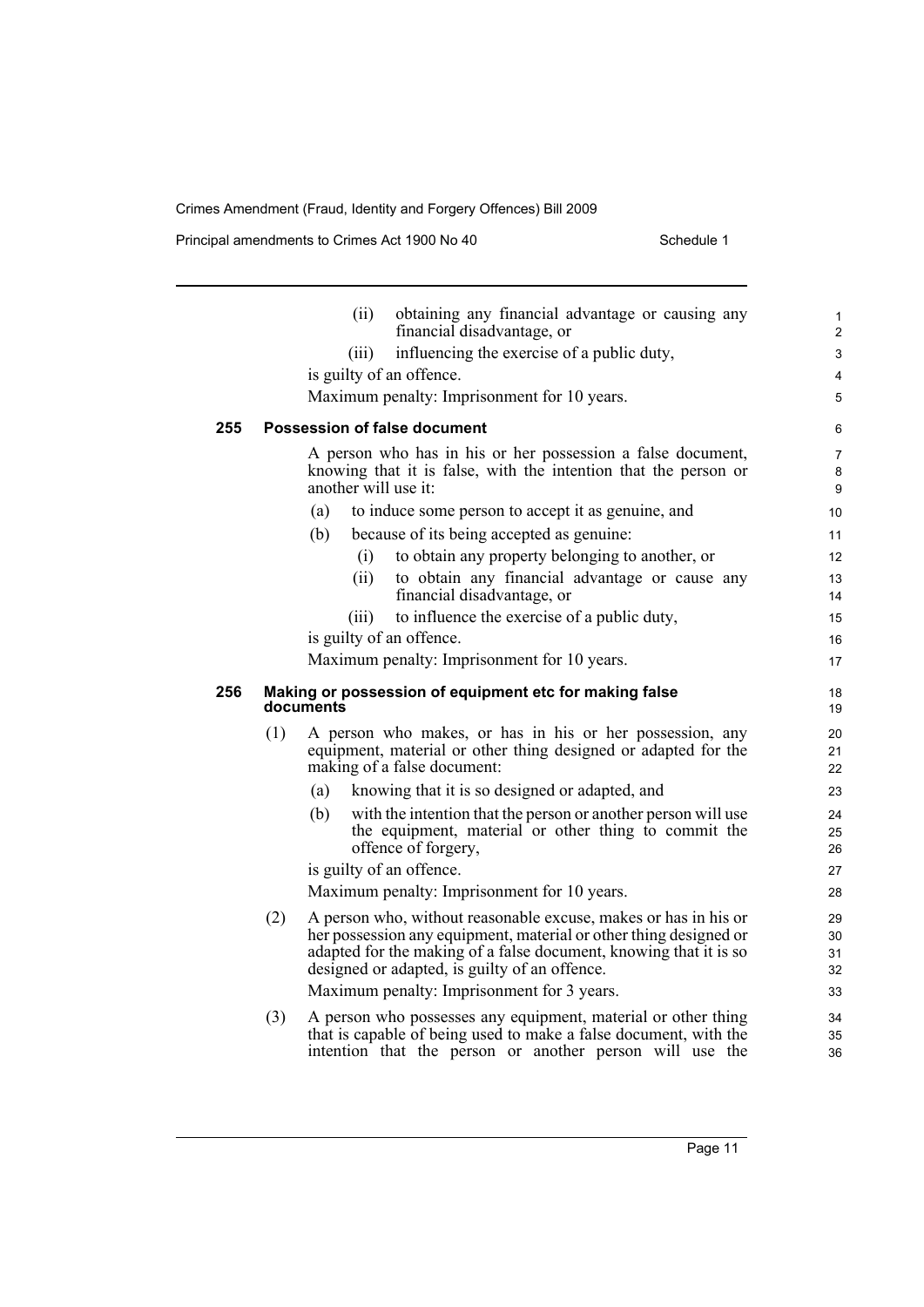equipment, material or other thing to commit the offence of forgery, is guilty of an offence. Maximum penalty: Imprisonment for 3 years.

- (4) This section applies in respect of any equipment, material or other thing that is designed or adapted for the purpose of making a false document whether or not it is also designed or adapted for another purpose.
- (5) This section applies to a person who intends to commit an offence even if committing the offence concerned is impossible or the offence concerned is to be committed at a later time.
- (6) It is not an offence to attempt to commit an offence against this section.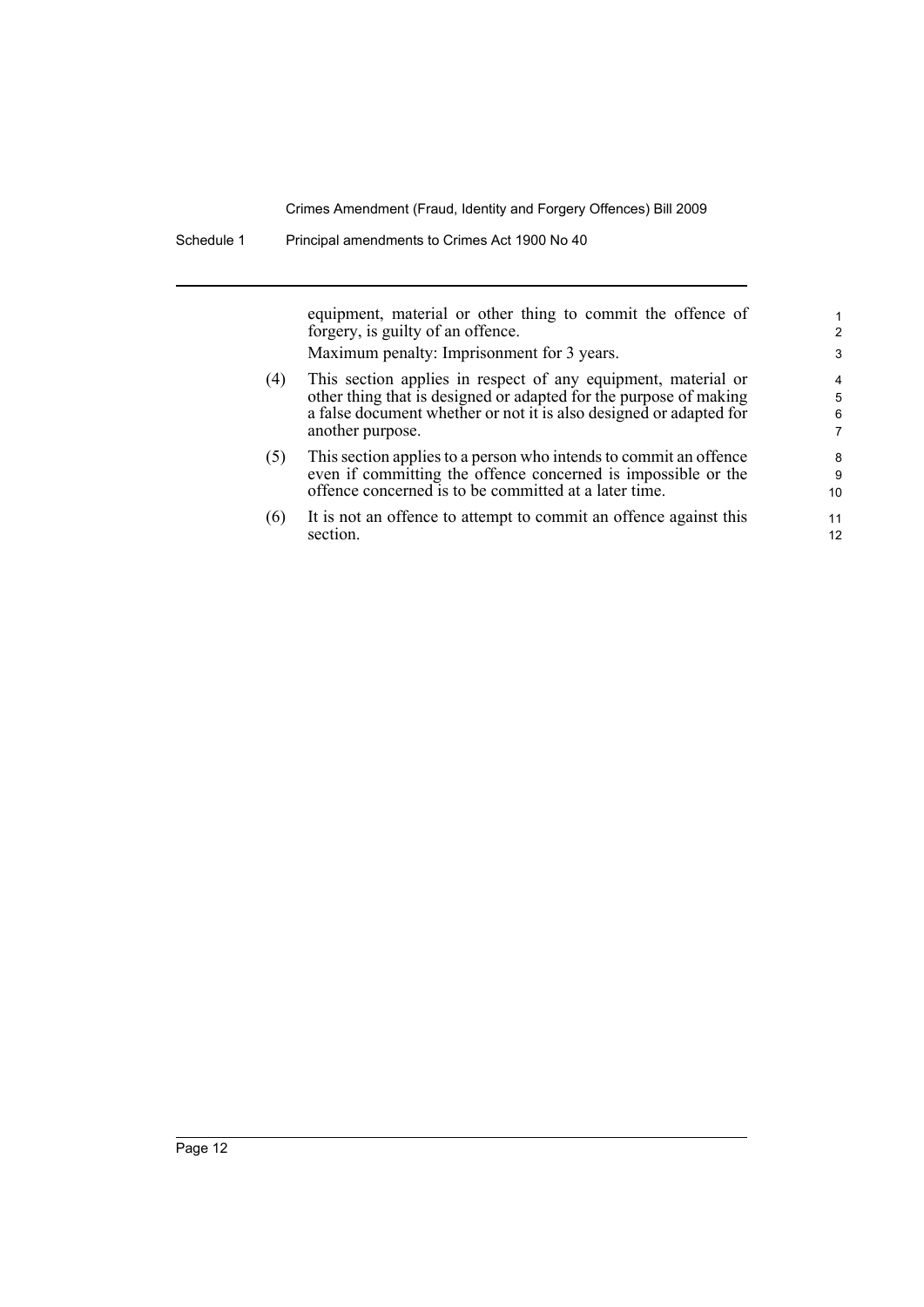Consequential and other amendments to Crimes Act 1900 No 40 Schedule 2

<span id="page-22-0"></span>

| <b>Schedule 2</b> |                            | Consequential and other amendments to<br>Crimes Act 1900 No 40             | 1<br>$\overline{c}$ |
|-------------------|----------------------------|----------------------------------------------------------------------------|---------------------|
| [1]               | Section 61J (3)            |                                                                            | 3                   |
|                   |                            | Omit "Subdivision 4 of Division 1". Insert instead "Division 4".           | 4                   |
| [2]               | Part 4, heading            |                                                                            | 5                   |
|                   |                            | Omit the heading. Insert instead:                                          | 6                   |
|                   | Part 4                     | <b>Stealing and similar offences</b>                                       | 7                   |
| [3]               |                            | Part 4, Division 1, heading                                                | 8                   |
|                   | Omit the heading.          |                                                                            | 9                   |
| [4]               |                            | Part 4, Division 1, Subdivisions 1-6 and 16, headings                      | 10                  |
|                   |                            | Omit "Subdivision" wherever occurring.                                     | 11                  |
|                   | Insert instead "Division". |                                                                            | 12                  |
| [5]               |                            | Sections 154E, 188 (2), 203A and 203D                                      | 13                  |
|                   |                            | Omit "Subdivision" wherever occurring.                                     | 14                  |
|                   | Insert instead "Division". |                                                                            | 15                  |
| [6]               |                            | Section 158 Destruction, falsification of accounts etc by clerk or servant | 16                  |
|                   | Omit the section.          |                                                                            | 17                  |
| [7]               | <b>Sections 164-178</b>    |                                                                            | 18                  |
|                   |                            | Omit the sections (and the Subdivision in which they are contained).       | 19                  |
| [8]               | <b>Section 178A</b>        |                                                                            | 20                  |
|                   |                            | Omit the section (and the Subdivision in which it is contained).           | 21                  |
| [9]               | <b>Section 178B</b>        |                                                                            | 22                  |
|                   |                            | Omit the section (and the Subdivision in which it is contained).           | 23                  |
| $[10]$            | <b>Section 178BA</b>       |                                                                            | 24                  |
|                   |                            | Omit the section (and the Subdivision in which it is contained).           | 25                  |
| $[11]$            | <b>Section 178BB</b>       |                                                                            | 26                  |
|                   |                            | Omit the section (and the Subdivision in which it is contained).           | 27                  |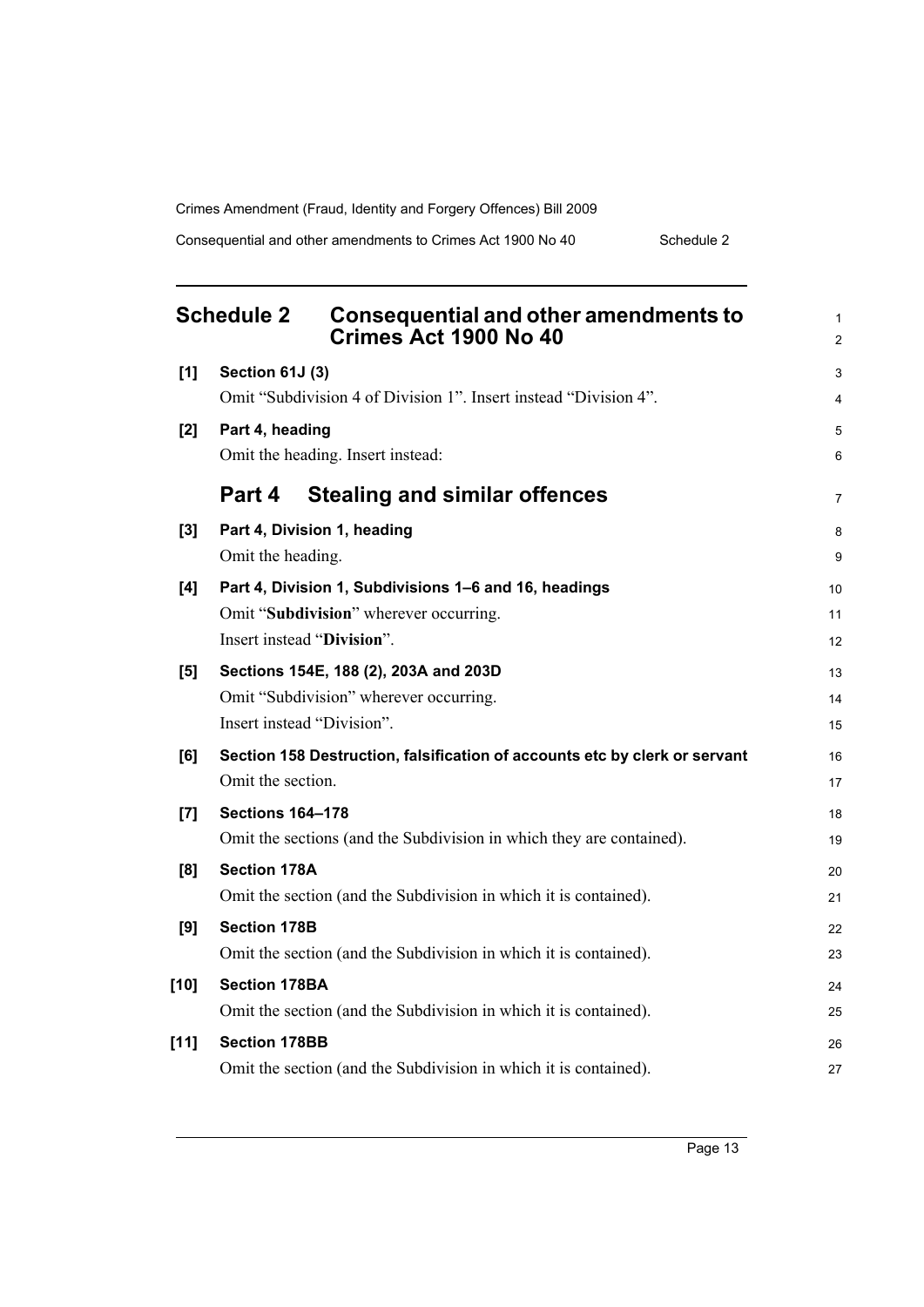Schedule 2 Consequential and other amendments to Crimes Act 1900 No 40

| $[12]$ | <b>Section 178C</b>                                                  |    |
|--------|----------------------------------------------------------------------|----|
|        | Omit the section (and the Subdivision in which it is contained).     | 1  |
|        |                                                                      | 2  |
| $[13]$ | <b>Sections 179-185</b>                                              | 3  |
|        | Omit the sections (and the Subdivision in which they are contained). | 4  |
| $[14]$ | <b>Section 185A</b>                                                  | 5  |
|        | Omit the section (and the Subdivision in which it is contained).     | 6  |
| $[15]$ | <b>Section 186</b>                                                   | 7  |
|        | Omit the section (and the Subdivision in which it is contained).     | 8  |
| $[16]$ | <b>Section 193</b>                                                   | 9  |
|        | Renumber the section as section 192A.                                | 10 |
| $[17]$ | Part 4, Division 1A, heading                                         | 11 |
|        | Omit the heading. Insert instead:                                    | 12 |
|        |                                                                      |    |
|        | <b>Part 4AC Money laundering</b>                                     | 13 |
| $[18]$ | Sections 193A, 193F, 193G and 194                                    | 14 |
|        | Omit "Division" wherever occurring.                                  | 15 |
|        | Insert instead "Part".                                               | 16 |
| $[19]$ | Part 4, Division 2, heading                                          | 17 |
|        | Omit the heading. Insert instead:                                    | 18 |
|        |                                                                      |    |
|        | <b>Part 4AD Criminal destruction and damage</b>                      | 19 |
| $[20]$ | Part 4AD (as renumbered by this Schedule), Subdivision headings      | 20 |
|        | Omit "Subdivision" wherever occurring.                               | 21 |
|        | Insert instead "Division".                                           | 22 |
| $[21]$ | Part 4AA Offences relating to transport services                     | 23 |
|        | Omit the heading to the Part. Insert instead:                        | 24 |
|        |                                                                      |    |
|        | Part 4AE Offences relating to transport services                     | 25 |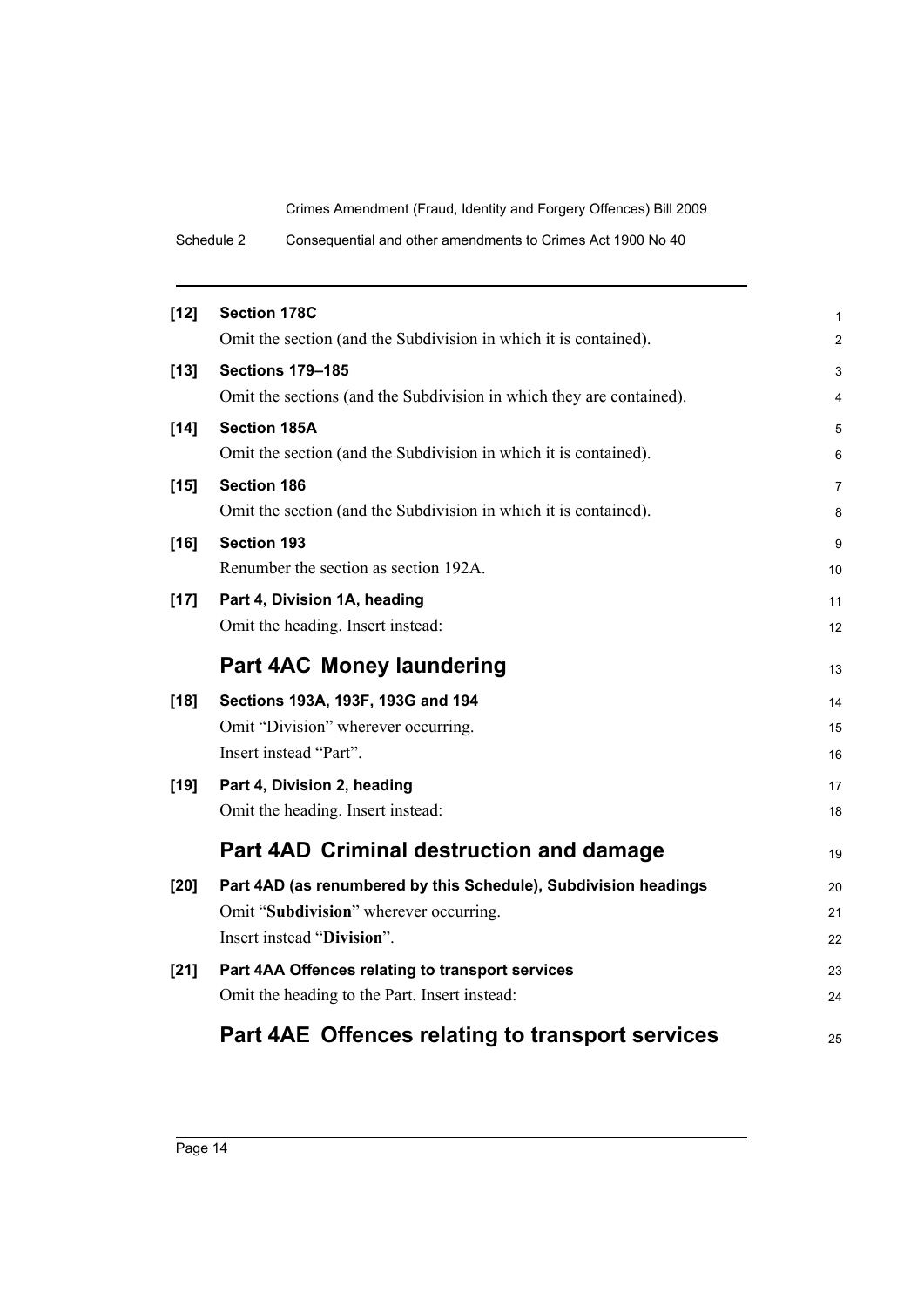Consequential and other amendments to Crimes Act 1900 No 40 Schedule 2

| $[22]$ | Part 5, Division 3 False and misleading information<br>Omit the heading. Insert instead: | 1<br>2 |
|--------|------------------------------------------------------------------------------------------|--------|
|        | Part 5A False and misleading information                                                 | 3      |
| $[23]$ | <b>Section 318</b>                                                                       | 4      |
|        | Omit section 318 (4). Insert instead:                                                    | 5      |
|        | Section 250 applies to the interpretation of this section.<br>(4)                        | 6      |
| $[24]$ | Section 527 Fraudulently appropriating or retaining property                             | 7      |
|        | Omit the section.                                                                        | 8      |
| $[25]$ | Section 527A Obtaining money etc by wilfully false representation                        | 9      |
|        | Omit the section.                                                                        | 10     |
| $[26]$ | Section 527B Framing a false invoice                                                     | 11     |
|        | Omit the section.                                                                        | 12     |
| $[27]$ | <b>Section 527C (3)</b>                                                                  | 13     |
|        | Omit "Subdivision 5A of Division 1". Insert instead "Division 5A".                       | 14     |
| $[28]$ | Section 528 Advertising reward for return of stolen property                             | 15     |
|        | Omit the section.                                                                        | 16     |
| $[29]$ | <b>Section 545A Bogus advertisements</b>                                                 | 17     |
|        | Omit the section.                                                                        | 18     |
| $[30]$ | Section 547A False statement respecting births, deaths or marriages                      | 19     |
|        | Omit the section.                                                                        | 20     |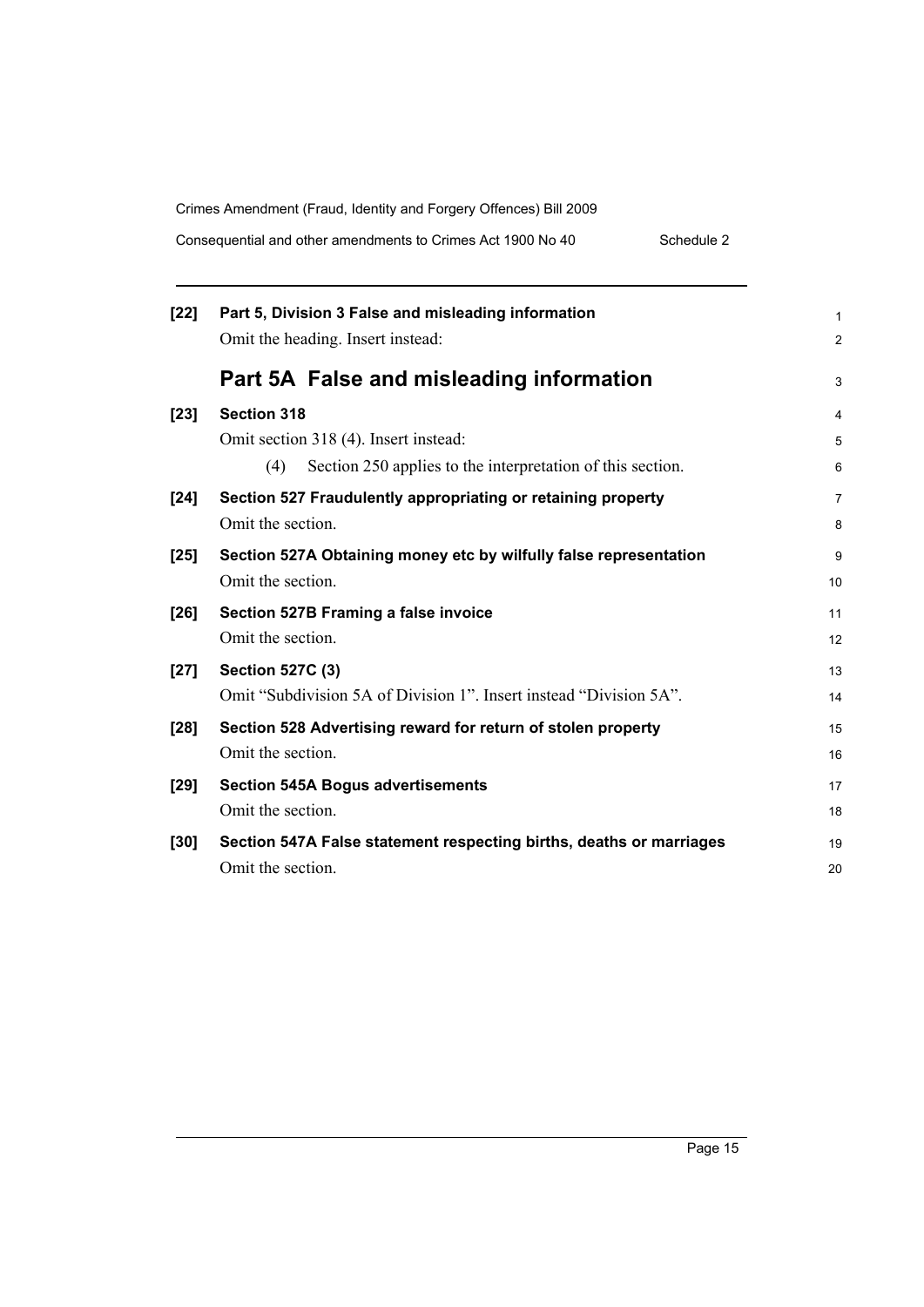<span id="page-25-0"></span>

| <b>Schedule 3</b> |      |                     | <b>Amendment of Criminal Procedure Act</b><br>1986 No 209                                                                                                      | $\mathbf{1}$<br>2   |
|-------------------|------|---------------------|----------------------------------------------------------------------------------------------------------------------------------------------------------------|---------------------|
| [1]               |      |                     | Section 273 Jurisdiction of Magistrates in offences arising under<br>Part 4AD of Crimes Act 1900                                                               | 3<br>$\overline{4}$ |
|                   |      |                     | Omit "Division 2 of Part 4". Insert instead "Part 4AD".                                                                                                        | 5                   |
| [2]               |      | <b>Section 309A</b> |                                                                                                                                                                | 6                   |
|                   |      |                     | Insert after section 309:                                                                                                                                      | $\overline{7}$      |
|                   | 309A |                     | Certificate may be issued to victim of identity crime                                                                                                          | 8                   |
|                   |      | (1)                 | The Local Court may issue a certificate under this section if<br>satisfied, on the balance of probabilities, that:                                             | 9<br>10             |
|                   |      |                     | an identity offence has been committed, and<br>(a)                                                                                                             | 11                  |
|                   |      |                     | the certificate may assist with problems the offence has<br>(b)<br>caused in relation to the victim's personal or business<br>affairs.                         | 12<br>13<br>14      |
|                   |      | (2)                 | For the purposes of this section, the <i>victim</i> of an identity offence<br>is any person whose identification information is the subject of<br>the offence. | 15<br>16<br>17      |
|                   |      | (3)                 | A certificate under this section is to:                                                                                                                        | 18                  |
|                   |      |                     | identify the victim of the offence, and<br>(a)                                                                                                                 | 19                  |
|                   |      |                     | describe the manner in which identification information<br>(b)<br>relating to the victim was used to commit the offence.                                       | 20<br>21            |
|                   |      | (4)                 | The certificate may contain such other information as the Local<br>Court considers appropriate.                                                                | 22<br>23            |
|                   |      | (5)                 | The certificate is not to identify the perpetrator or any alleged<br>perpetrator of the offence.                                                               | 24<br>25            |
|                   |      | (6)                 | The Local Court may issue a certificate under this section<br>whether or not:                                                                                  | 26<br>27            |
|                   |      |                     | the perpetrator of the offence is identifiable, or<br>(a)                                                                                                      | 28                  |
|                   |      |                     | any criminal proceedings have been or can be taken<br>(b)<br>against a person in respect of the offence, or are pending.                                       | 29<br>30            |
|                   |      | (7)                 | The Local Court may issue a certificate under this section on the                                                                                              | 31                  |

- court's own initiative or on application by the victim of the offence.
- (8) The certificate is not admissible in any criminal proceedings in relation to the offence.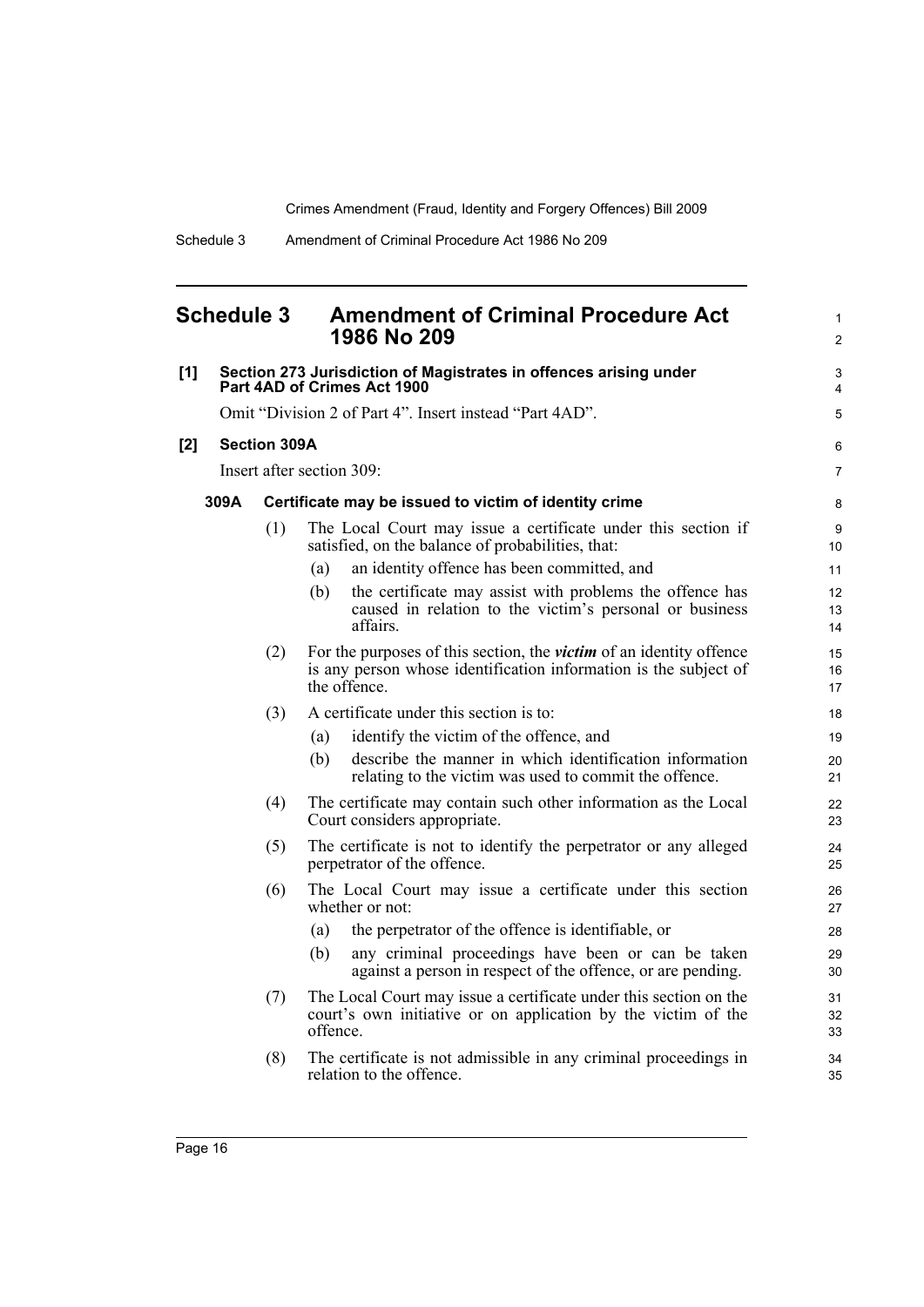Amendment of Criminal Procedure Act 1986 No 209 Schedule 3

|     |                                             | (9)<br>The powers conferred by this section on the Local Court may also<br>be exercised by the Supreme Court or the District Court during<br>any proceedings before that Court for the alleged identity offence<br>concerned or on the disposal of any such proceedings. | 1<br>$\overline{c}$<br>3<br>4 |
|-----|---------------------------------------------|--------------------------------------------------------------------------------------------------------------------------------------------------------------------------------------------------------------------------------------------------------------------------|-------------------------------|
|     |                                             | In this section:<br>(10)                                                                                                                                                                                                                                                 | 5                             |
|     |                                             | <i>identification information</i> has the same meaning as it has in<br>Part 4AB of the Crimes Act 1900.                                                                                                                                                                  | 6<br>7                        |
|     |                                             | <i>identity offence</i> means an offence against Part 4AB of the Crimes<br>Act 1900.                                                                                                                                                                                     | 8<br>9                        |
| [3] |                                             | Schedule 1 Indictable offences triable summarily                                                                                                                                                                                                                         | 10                            |
|     |                                             | Insert after item 4 of Part 2 of Table 1:                                                                                                                                                                                                                                | 11                            |
|     | 4A                                          | <b>Fraud and related offences</b>                                                                                                                                                                                                                                        | 12                            |
|     |                                             | An offence under Part 4AA of the Crimes Act 1900.                                                                                                                                                                                                                        | 13                            |
| [4] | Schedule 1                                  |                                                                                                                                                                                                                                                                          | 14                            |
|     | Insert after item 10C of Part 3 of Table 1: |                                                                                                                                                                                                                                                                          |                               |
|     | <b>10D</b>                                  | <b>Identity offences</b>                                                                                                                                                                                                                                                 | 16                            |
|     |                                             | An offence under Part 4AB of the Crimes Act 1900 (other than<br>under section 192L).                                                                                                                                                                                     | 17<br>18                      |
| [5] | Schedule 1                                  |                                                                                                                                                                                                                                                                          | 19                            |
|     | Insert after item 12A of Part 3 of Table 1: |                                                                                                                                                                                                                                                                          |                               |
|     | 12B                                         | <b>Forgery and related offences</b>                                                                                                                                                                                                                                      | 21                            |
|     |                                             | An offence under Part 5 of the Crimes Act 1900 (other than under<br>section 256 (2) or $(3)$ ).                                                                                                                                                                          | 22<br>23                      |
| [6] | Schedule 1                                  |                                                                                                                                                                                                                                                                          |                               |
|     | Insert after item 4 of Part 2 of Table 2:   |                                                                                                                                                                                                                                                                          |                               |
|     | <b>4A</b>                                   | <b>Identity offences</b>                                                                                                                                                                                                                                                 | 26                            |
|     |                                             | An offence under section 192L of the Crimes Act 1900.                                                                                                                                                                                                                    | 27                            |
|     | 4AA                                         | <b>Offences related to forgery</b>                                                                                                                                                                                                                                       | 28                            |
|     |                                             | An offence under section 256 (2) or (3) of the Crimes Act 1900.                                                                                                                                                                                                          | 29                            |